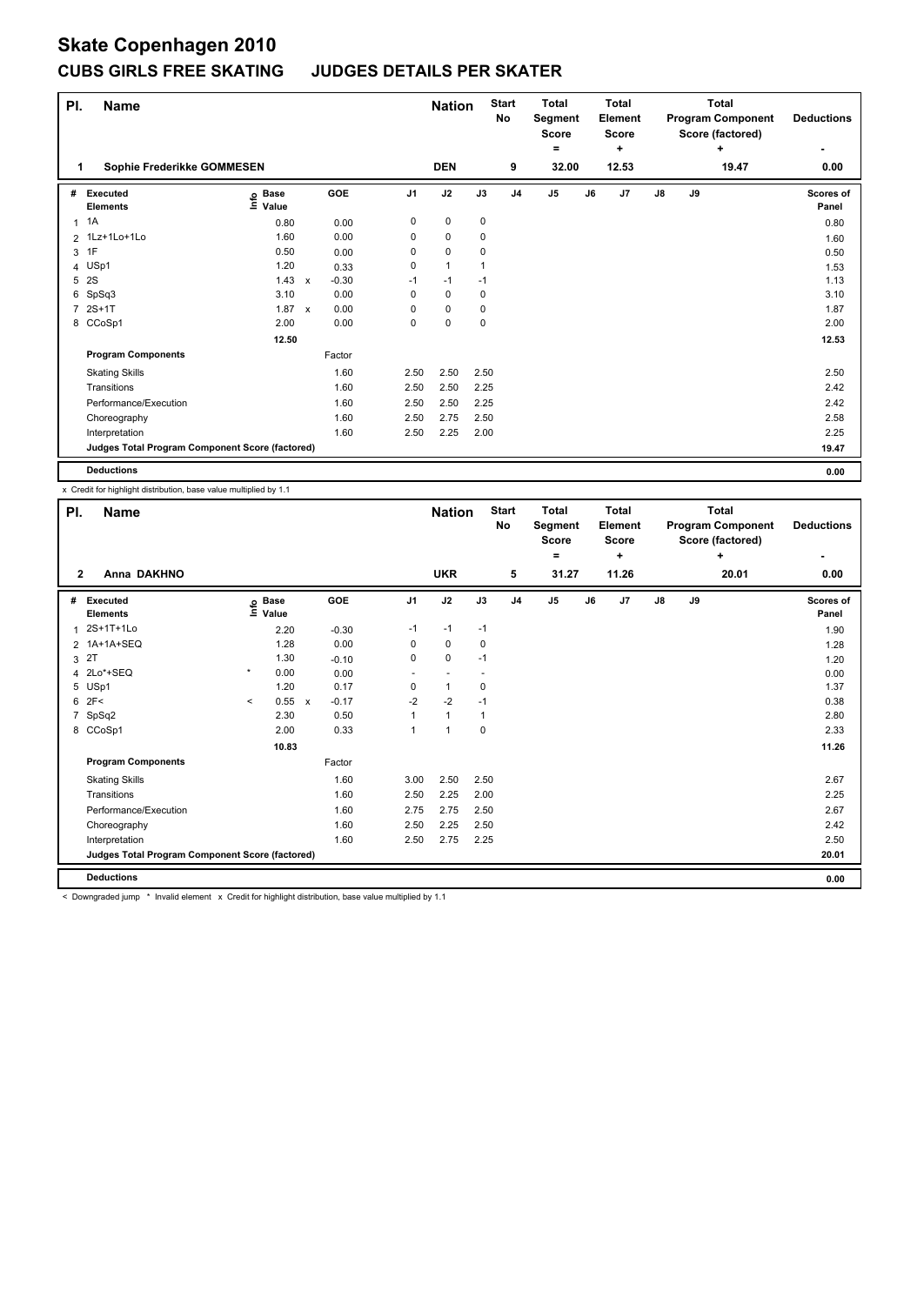### **CUBS GIRLS FREE SKATING JUDGES DETAILS PER SKATER**

| PI. | <b>Name</b>                                     |          |                      |              |            |                | <b>Nation</b>  |             | <b>Start</b><br>No | <b>Total</b><br>Segment<br><b>Score</b> |    | <b>Total</b><br>Element<br><b>Score</b> |    |    | <b>Total</b><br><b>Program Component</b><br>Score (factored) | <b>Deductions</b>  |
|-----|-------------------------------------------------|----------|----------------------|--------------|------------|----------------|----------------|-------------|--------------------|-----------------------------------------|----|-----------------------------------------|----|----|--------------------------------------------------------------|--------------------|
|     |                                                 |          |                      |              |            |                |                |             |                    | ٠                                       |    | ÷                                       |    |    | ÷                                                            |                    |
| 3   | <b>Kirsten SPOURS</b>                           |          |                      |              |            |                | <b>GBR</b>     |             | 12                 | 31.03                                   |    | 11.69                                   |    |    | 19.34                                                        | 0.00               |
| #   | Executed<br><b>Elements</b>                     | lnfo     | <b>Base</b><br>Value |              | <b>GOE</b> | J <sub>1</sub> | J2             | J3          | J <sub>4</sub>     | J <sub>5</sub>                          | J6 | J7                                      | J8 | J9 |                                                              | Scores of<br>Panel |
| 1   | 2S+Lo+1Lo                                       |          | 1.80                 |              | $-0.30$    | $-2$           | $-1$           | $\pmb{0}$   |                    |                                         |    |                                         |    |    |                                                              | 1.50               |
|     | 2 2F<+1Lo                                       | $\hat{}$ | 1.00                 |              | $-0.13$    | $-2$           | $-1$           | $-1$        |                    |                                         |    |                                         |    |    |                                                              | 0.87               |
|     | 3 USp1                                          |          | 1.20                 |              | 0.17       | 0              | $\mathbf{1}$   | 0           |                    |                                         |    |                                         |    |    |                                                              | 1.37               |
| 4   | 2S                                              |          | 1.30                 |              | $-0.20$    | -1             | $-1$           | 0           |                    |                                         |    |                                         |    |    |                                                              | 1.10               |
| 5   | 2T                                              |          | 1.43                 | $\mathsf{x}$ | $-0.60$    | $-2$           | $-2$           | $-2$        |                    |                                         |    |                                         |    |    |                                                              | 0.83               |
| 6   | SpSq2                                           |          | 2.30                 |              | 0.17       | 0              | $\overline{1}$ | 0           |                    |                                         |    |                                         |    |    |                                                              | 2.47               |
|     | 7 1A                                            |          | 0.88                 | $\mathsf{x}$ | 0.00       | 0              | $\mathbf 0$    | 0           |                    |                                         |    |                                         |    |    |                                                              | 0.88               |
|     | 8 CCoSp2                                        |          | 2.50                 |              | 0.17       | 1              | $\mathbf 0$    | $\mathbf 0$ |                    |                                         |    |                                         |    |    |                                                              | 2.67               |
|     |                                                 |          | 12.41                |              |            |                |                |             |                    |                                         |    |                                         |    |    |                                                              | 11.69              |
|     | <b>Program Components</b>                       |          |                      |              | Factor     |                |                |             |                    |                                         |    |                                         |    |    |                                                              |                    |
|     | <b>Skating Skills</b>                           |          |                      |              | 1.60       | 2.75           | 2.25           | 2.50        |                    |                                         |    |                                         |    |    |                                                              | 2.50               |
|     | Transitions                                     |          |                      |              | 1.60       | 3.00           | 2.00           | 2.25        |                    |                                         |    |                                         |    |    |                                                              | 2.42               |
|     | Performance/Execution                           |          |                      |              | 1.60       | 2.75           | 2.00           | 2.50        |                    |                                         |    |                                         |    |    |                                                              | 2.42               |
|     | Choreography                                    |          |                      |              | 1.60       | 2.50           | 2.25           | 2.50        |                    |                                         |    |                                         |    |    |                                                              | 2.42               |
|     | Interpretation                                  |          |                      |              | 1.60       | 2.50           | 2.25           | 2.25        |                    |                                         |    |                                         |    |    |                                                              | 2.33               |
|     | Judges Total Program Component Score (factored) |          |                      |              |            |                |                |             |                    |                                         |    |                                         |    |    |                                                              | 19.34              |
|     | <b>Deductions</b>                               |          |                      |              |            |                |                |             |                    |                                         |    |                                         |    |    |                                                              | 0.00               |

< Downgraded jump x Credit for highlight distribution, base value multiplied by 1.1

| PI. | <b>Name</b>                                                                       |         |                      |              |         |                | <b>Nation</b> |      | <b>Start</b><br>No | <b>Total</b><br>Segment<br><b>Score</b><br>$=$ |    | Total<br>Element<br><b>Score</b><br>÷ |    |    | <b>Total</b><br><b>Program Component</b><br>Score (factored)<br>÷ | <b>Deductions</b>  |
|-----|-----------------------------------------------------------------------------------|---------|----------------------|--------------|---------|----------------|---------------|------|--------------------|------------------------------------------------|----|---------------------------------------|----|----|-------------------------------------------------------------------|--------------------|
| 4   | <b>Marina MASSONE</b>                                                             |         |                      |              |         |                | <b>ITA</b>    |      | 6                  | 30.52                                          |    | 11.71                                 |    |    | 18.81                                                             | 0.00               |
| #   | Executed<br><b>Elements</b>                                                       | lnfo    | <b>Base</b><br>Value |              | GOE     | J <sub>1</sub> | J2            | J3   | J <sub>4</sub>     | J5                                             | J6 | J7                                    | J8 | J9 |                                                                   | Scores of<br>Panel |
|     | $1 \t1A$                                                                          |         | 0.80                 |              | 0.00    | 0              | 0             | 0    |                    |                                                |    |                                       |    |    |                                                                   | 0.80               |
|     | 2 SpSq3                                                                           |         | 3.10                 |              | 0.17    | 0              | 1             | 0    |                    |                                                |    |                                       |    |    |                                                                   | 3.27               |
|     | 3 2S                                                                              |         | 1.43                 | $\mathbf{x}$ | $-0.30$ | $-1$           | $-1$          | $-1$ |                    |                                                |    |                                       |    |    |                                                                   | 1.13               |
|     | 4 CCoSp1                                                                          |         | 2.00                 |              | $-0.20$ | 0              | $-1$          | $-1$ |                    |                                                |    |                                       |    |    |                                                                   | 1.80               |
|     | 5 1Lz                                                                             | e       | 0.66 x               |              | $-0.20$ | $-2$           | $-2$          | $-2$ |                    |                                                |    |                                       |    |    |                                                                   | 0.46               |
| 6   | $1$ Lo $+2$ Lo<                                                                   | $\prec$ | $1.10 \times$        |              | $-0.27$ | $-2$           | $-3$          | $-3$ |                    |                                                |    |                                       |    |    |                                                                   | 0.83               |
|     | 7 2S+1T+1Lo                                                                       |         | $2.42 \times$        |              | $-0.20$ | $-1$           | $-1$          | 0    |                    |                                                |    |                                       |    |    |                                                                   | 2.22               |
|     | 8 USp1                                                                            |         | 1.20                 |              | 0.00    | 0              | 0             | 0    |                    |                                                |    |                                       |    |    |                                                                   | 1.20               |
|     |                                                                                   |         | 12.71                |              |         |                |               |      |                    |                                                |    |                                       |    |    |                                                                   | 11.71              |
|     | <b>Program Components</b>                                                         |         |                      |              | Factor  |                |               |      |                    |                                                |    |                                       |    |    |                                                                   |                    |
|     | <b>Skating Skills</b>                                                             |         |                      |              | 1.60    | 2.75           | 2.25          | 2.25 |                    |                                                |    |                                       |    |    |                                                                   | 2.42               |
|     | Transitions                                                                       |         |                      |              | 1.60    | 2.75           | 2.50          | 2.00 |                    |                                                |    |                                       |    |    |                                                                   | 2.42               |
|     | Performance/Execution                                                             |         |                      |              | 1.60    | 2.50           | 2.50          | 1.75 |                    |                                                |    |                                       |    |    |                                                                   | 2.25               |
|     | Choreography                                                                      |         |                      |              | 1.60    | 2.50           | 2.75          | 2.00 |                    |                                                |    |                                       |    |    |                                                                   | 2.42               |
|     | Interpretation                                                                    |         |                      |              | 1.60    | 2.75           | 2.25          | 1.75 |                    |                                                |    |                                       |    |    |                                                                   | 2.25               |
|     | Judges Total Program Component Score (factored)                                   |         |                      |              |         |                |               |      |                    |                                                |    |                                       |    |    |                                                                   | 18.81              |
|     | <b>Deductions</b>                                                                 |         |                      |              |         |                |               |      |                    |                                                |    |                                       |    |    |                                                                   | 0.00               |
|     | $\alpha$ me representative and the mean as a contract of the contract of $\alpha$ |         |                      |              |         |                |               |      |                    |                                                |    |                                       |    |    |                                                                   |                    |

< Downgraded jump x Credit for highlight distribution, base value multiplied by 1.1 e Jump take off with wrong edge (long)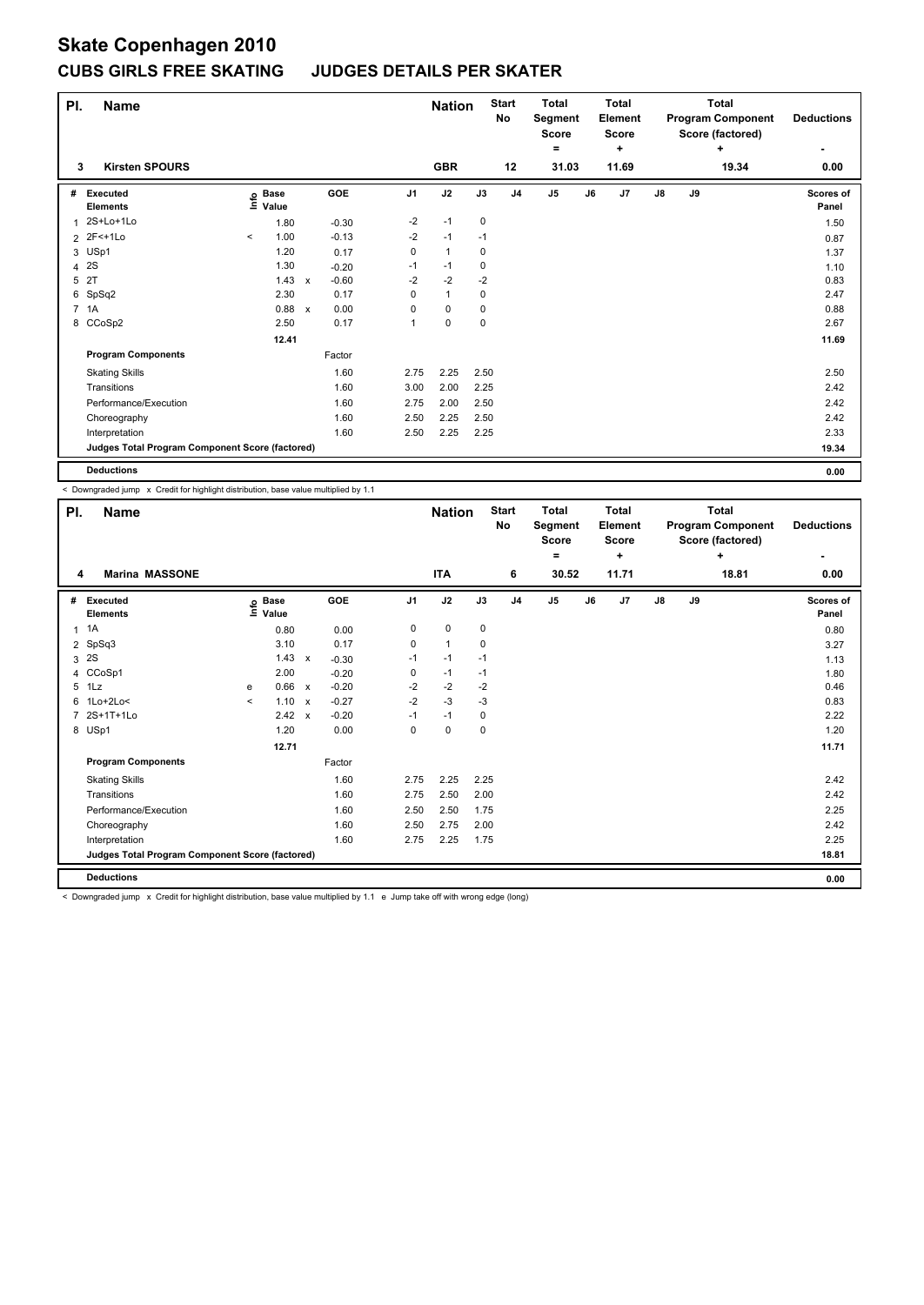### **CUBS GIRLS FREE SKATING JUDGES DETAILS PER SKATER**

| PI.            | <b>Name</b>                                     |                              |              |                   |                | <b>Nation</b> |             | <b>Start</b><br>No | <b>Total</b><br>Segment<br>Score<br>۰ |    | <b>Total</b><br>Element<br><b>Score</b><br>٠ |               |    | <b>Total</b><br><b>Program Component</b><br>Score (factored)<br>÷ | <b>Deductions</b>  |
|----------------|-------------------------------------------------|------------------------------|--------------|-------------------|----------------|---------------|-------------|--------------------|---------------------------------------|----|----------------------------------------------|---------------|----|-------------------------------------------------------------------|--------------------|
| 5              | Lea ØRUM                                        |                              |              |                   |                | <b>DEN</b>    |             | 13                 | 28.93                                 |    | 11.93                                        |               |    | 18.00                                                             | 1.00               |
| #              | Executed<br><b>Elements</b>                     | <b>Base</b><br>lnfo<br>Value |              | GOE               | J <sub>1</sub> | J2            | J3          | J <sub>4</sub>     | J <sub>5</sub>                        | J6 | J <sub>7</sub>                               | $\mathsf{J}8$ | J9 |                                                                   | Scores of<br>Panel |
| 1              | 2Lo                                             | 1.50                         |              | $-0.40$           | $-1$           | $-1$          | $-2$        |                    |                                       |    |                                              |               |    |                                                                   | 1.10               |
| $\overline{2}$ | USp1                                            | 1.20                         |              | 0.00              | 0              | $\mathbf 0$   | 0           |                    |                                       |    |                                              |               |    |                                                                   | 1.20               |
| 3              | 2Lz                                             | 1.90                         |              | $-1.00$           | -3             | $-3$          | $-3$        |                    |                                       |    |                                              |               |    |                                                                   | 0.90               |
|                | 4 1A                                            | 0.80                         |              | 0.00              | 0              | $\mathbf 0$   | 0           |                    |                                       |    |                                              |               |    |                                                                   | 0.80               |
| 5              | CCoSp1                                          | 2.00                         |              | 0.00              | 0              | 0             | 0           |                    |                                       |    |                                              |               |    |                                                                   | 2.00               |
|                | 6 SpSq3                                         | 3.10                         |              | 0.00              | 0              | $\mathbf 0$   | 0           |                    |                                       |    |                                              |               |    |                                                                   | 3.10               |
|                | 7 1Lz+1Lo+1Lo                                   | 1.76                         | $\mathbf{x}$ | $-0.03$           | 0              | $-1$          | 0           |                    |                                       |    |                                              |               |    |                                                                   | 1.73               |
|                | 8 1F+1Lo                                        | $1.10 \times$                |              | 0.00              | 0              | $\mathbf 0$   | $\mathbf 0$ |                    |                                       |    |                                              |               |    |                                                                   | 1.10               |
|                |                                                 | 13.36                        |              |                   |                |               |             |                    |                                       |    |                                              |               |    |                                                                   | 11.93              |
|                | <b>Program Components</b>                       |                              |              | Factor            |                |               |             |                    |                                       |    |                                              |               |    |                                                                   |                    |
|                | <b>Skating Skills</b>                           |                              |              | 1.60              | 2.25           | 2.50          | 2.00        |                    |                                       |    |                                              |               |    |                                                                   | 2.25               |
|                | Transitions                                     |                              |              | 1.60              | 2.50           | 2.25          | 1.75        |                    |                                       |    |                                              |               |    |                                                                   | 2.17               |
|                | Performance/Execution                           |                              |              | 1.60              | 2.25           | 2.25          | 1.75        |                    |                                       |    |                                              |               |    |                                                                   | 2.08               |
|                | Choreography                                    |                              |              | 1.60              | 2.50           | 2.75          | 2.00        |                    |                                       |    |                                              |               |    |                                                                   | 2.42               |
|                | Interpretation                                  |                              |              | 1.60              | 2.50           | 2.50          | 2.00        |                    |                                       |    |                                              |               |    |                                                                   | 2.33               |
|                | Judges Total Program Component Score (factored) |                              |              |                   |                |               |             |                    |                                       |    |                                              |               |    |                                                                   | 18.00              |
|                | <b>Deductions</b>                               |                              |              | Falls:<br>$-1.00$ |                |               |             |                    |                                       |    |                                              |               |    |                                                                   | $-1.00$            |

x Credit for highlight distribution, base value multiplied by 1.1

| PI.          | <b>Name</b>                                                         |                            |              |         |                | <b>Nation</b> |      | <b>Start</b><br><b>No</b> | <b>Total</b><br>Segment<br><b>Score</b><br>$=$ |    | <b>Total</b><br>Element<br><b>Score</b><br>÷ |               |    | <b>Total</b><br><b>Program Component</b><br>Score (factored)<br>÷ | <b>Deductions</b>  |
|--------------|---------------------------------------------------------------------|----------------------------|--------------|---------|----------------|---------------|------|---------------------------|------------------------------------------------|----|----------------------------------------------|---------------|----|-------------------------------------------------------------------|--------------------|
| 6            | <b>Sarah Smidt MARTINEZ</b>                                         |                            |              |         |                | <b>DEN</b>    |      | 14                        | 28.82                                          |    | 11.62                                        |               |    | 17.20                                                             | ٠<br>0.00          |
|              |                                                                     |                            |              |         |                |               |      |                           |                                                |    |                                              |               |    |                                                                   |                    |
|              | # Executed<br><b>Elements</b>                                       | e Base<br>E Value<br>Value |              | GOE     | J <sub>1</sub> | J2            | J3   | J <sub>4</sub>            | J5                                             | J6 | J7                                           | $\mathsf{J}8$ | J9 |                                                                   | Scores of<br>Panel |
| $\mathbf{1}$ | <b>2S</b>                                                           | 1.30                       |              | $-0.10$ | 0              | $-1$          | 0    |                           |                                                |    |                                              |               |    |                                                                   | 1.20               |
|              | 2 1F                                                                | 0.50                       |              | 0.00    | 0              | 0             | 0    |                           |                                                |    |                                              |               |    |                                                                   | 0.50               |
|              | 3 USp1                                                              | 1.20                       |              | $-0.10$ | 0              | $\pmb{0}$     | $-1$ |                           |                                                |    |                                              |               |    |                                                                   | 1.10               |
|              | 4 1Lz+1Lo+1Lo                                                       | 1.60                       |              | 0.10    | 0              | $\mathbf{1}$  | 0    |                           |                                                |    |                                              |               |    |                                                                   | 1.70               |
|              | 5 SpSq2                                                             | 2.30                       |              | 0.17    | 0              | 1             | 0    |                           |                                                |    |                                              |               |    |                                                                   | 2.47               |
| 6            | $2S+1T$                                                             | 1.87                       | $\pmb{\chi}$ | 0.00    | 0              | 0             | 0    |                           |                                                |    |                                              |               |    |                                                                   | 1.87               |
| 7            | CCoSp1                                                              | 2.00                       |              | $-0.10$ | $-1$           | $\mathbf 0$   | 0    |                           |                                                |    |                                              |               |    |                                                                   | 1.90               |
|              | 8 1A                                                                | 0.88 x                     |              | 0.00    | 0              | 0             | 0    |                           |                                                |    |                                              |               |    |                                                                   | 0.88               |
|              |                                                                     | 11.65                      |              |         |                |               |      |                           |                                                |    |                                              |               |    |                                                                   | 11.62              |
|              | <b>Program Components</b>                                           |                            |              | Factor  |                |               |      |                           |                                                |    |                                              |               |    |                                                                   |                    |
|              | <b>Skating Skills</b>                                               |                            |              | 1.60    | 2.25           | 2.25          | 2.00 |                           |                                                |    |                                              |               |    |                                                                   | 2.17               |
|              | Transitions                                                         |                            |              | 1.60    | 2.00           | 2.50          | 2.00 |                           |                                                |    |                                              |               |    |                                                                   | 2.17               |
|              | Performance/Execution                                               |                            |              | 1.60    | 2.00           | 2.50          | 1.75 |                           |                                                |    |                                              |               |    |                                                                   | 2.08               |
|              | Choreography                                                        |                            |              | 1.60    | 2.00           | 2.75          | 2.00 |                           |                                                |    |                                              |               |    |                                                                   | 2.25               |
|              | Interpretation                                                      |                            |              | 1.60    | 2.25           | 2.50          | 1.50 |                           |                                                |    |                                              |               |    |                                                                   | 2.08               |
|              | Judges Total Program Component Score (factored)                     |                            |              |         |                |               |      |                           |                                                |    |                                              |               |    |                                                                   | 17.20              |
|              | <b>Deductions</b>                                                   |                            |              |         |                |               |      |                           |                                                |    |                                              |               |    |                                                                   | 0.00               |
|              | v. Credit for bighlight distribution, boog volup multiplied by 4.4. |                            |              |         |                |               |      |                           |                                                |    |                                              |               |    |                                                                   |                    |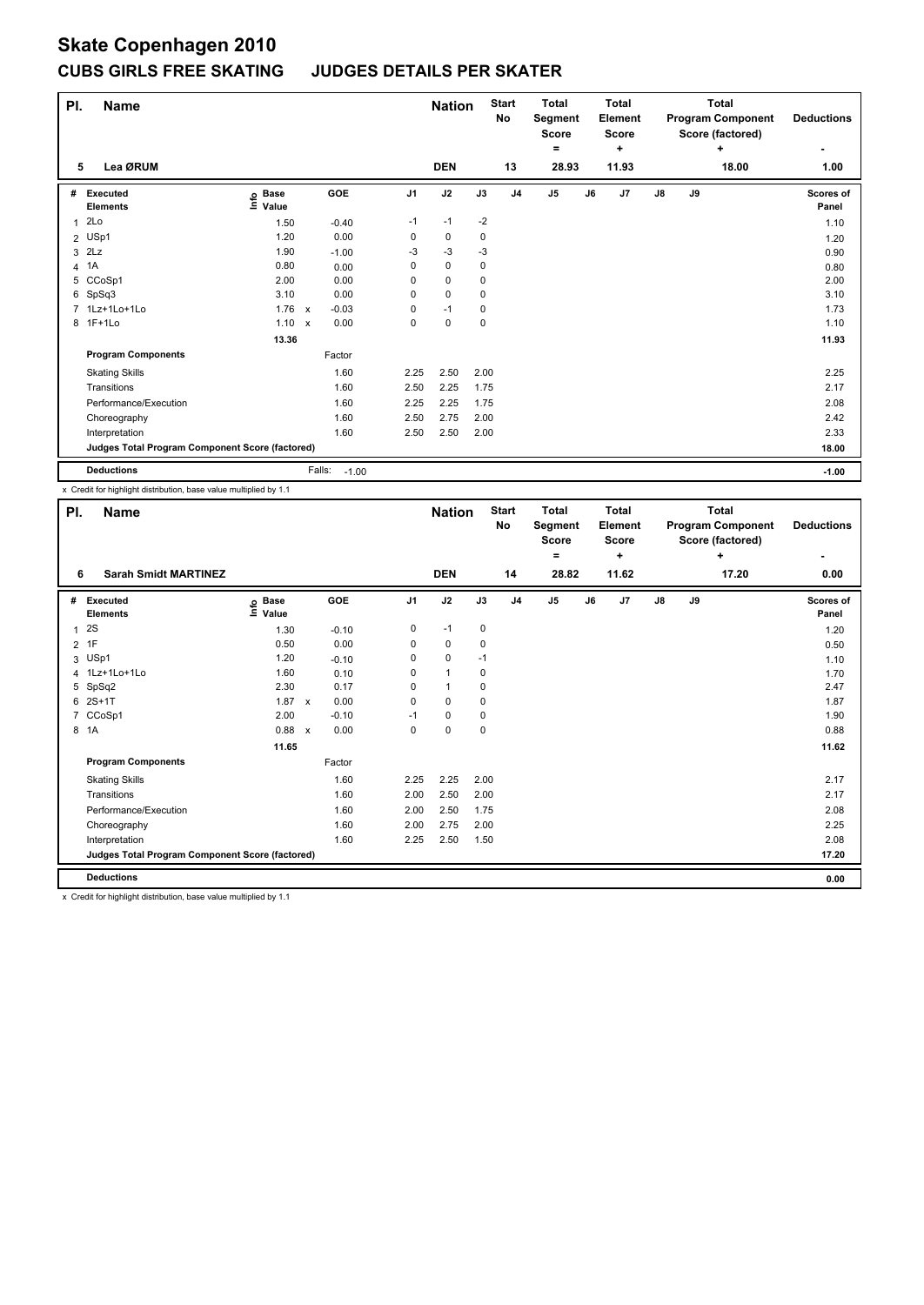### **CUBS GIRLS FREE SKATING JUDGES DETAILS PER SKATER**

| PI. | <b>Name</b>                                     |         |                      |                           |         |                | <b>Nation</b> |      | <b>Start</b><br>No | <b>Total</b><br>Segment<br><b>Score</b><br>۰ |    | <b>Total</b><br>Element<br>Score<br>÷ |               |    | <b>Total</b><br><b>Program Component</b><br>Score (factored)<br>÷ | <b>Deductions</b><br>٠ |
|-----|-------------------------------------------------|---------|----------------------|---------------------------|---------|----------------|---------------|------|--------------------|----------------------------------------------|----|---------------------------------------|---------------|----|-------------------------------------------------------------------|------------------------|
| 7   | <b>Valentina INDELICATO</b>                     |         |                      |                           |         |                | <b>ITA</b>    |      | 23                 | 28.79                                        |    | 10.13                                 |               |    | 18.66                                                             | 0.00                   |
| #   | Executed<br><b>Elements</b>                     | ١nfo    | <b>Base</b><br>Value |                           | GOE     | J <sub>1</sub> | J2            | J3   | J <sub>4</sub>     | J <sub>5</sub>                               | J6 | J7                                    | $\mathsf{J}8$ | J9 |                                                                   | Scores of<br>Panel     |
| 1   | 2S+Lo                                           |         | 1.30                 |                           | $-0.40$ | $-1$           | $-2$          | $-1$ |                    |                                              |    |                                       |               |    |                                                                   | 0.90                   |
|     | 2 CCoSp2                                        |         | 2.50                 |                           | 0.00    | 0              | 0             | 0    |                    |                                              |    |                                       |               |    |                                                                   | 2.50                   |
| 3   | 1A                                              |         | 0.80                 |                           | 0.00    | 0              | $\mathbf 0$   | 0    |                    |                                              |    |                                       |               |    |                                                                   | 0.80                   |
|     | 4 SpSq2                                         |         | 2.30                 |                           | $-0.10$ | 0              | $-1$          | 0    |                    |                                              |    |                                       |               |    |                                                                   | 2.20                   |
| 5   | 2S<+1Lo+1T                                      | $\prec$ | 1.43                 | $\mathsf{x}$              | $-0.13$ | $-1$           | $-2$          | $-1$ |                    |                                              |    |                                       |               |    |                                                                   | 1.30                   |
| 6   | 1F                                              |         | 0.55                 | $\boldsymbol{\mathsf{x}}$ | 0.00    | 0              | $\mathbf 0$   | 0    |                    |                                              |    |                                       |               |    |                                                                   | 0.55                   |
|     | 7 1A                                            |         | 0.88                 | $\boldsymbol{\mathsf{x}}$ | 0.00    | 0              | $\mathbf 0$   | 0    |                    |                                              |    |                                       |               |    |                                                                   | 0.88                   |
|     | 8 USp1                                          |         | 1.20                 |                           | $-0.20$ | 0              | $-1$          | $-1$ |                    |                                              |    |                                       |               |    |                                                                   | 1.00                   |
|     |                                                 |         | 10.96                |                           |         |                |               |      |                    |                                              |    |                                       |               |    |                                                                   | 10.13                  |
|     | <b>Program Components</b>                       |         |                      |                           | Factor  |                |               |      |                    |                                              |    |                                       |               |    |                                                                   |                        |
|     | <b>Skating Skills</b>                           |         |                      |                           | 1.60    | 2.50           | 2.50          | 2.50 |                    |                                              |    |                                       |               |    |                                                                   | 2.50                   |
|     | Transitions                                     |         |                      |                           | 1.60    | 2.00           | 2.25          | 2.00 |                    |                                              |    |                                       |               |    |                                                                   | 2.08                   |
|     | Performance/Execution                           |         |                      |                           | 1.60    | 2.50           | 2.75          | 2.25 |                    |                                              |    |                                       |               |    |                                                                   | 2.50                   |
|     | Choreography                                    |         |                      |                           | 1.60    | 2.25           | 2.50          | 2.00 |                    |                                              |    |                                       |               |    |                                                                   | 2.25                   |
|     | Interpretation                                  |         |                      |                           | 1.60    | 2.25           | 2.75          | 2.00 |                    |                                              |    |                                       |               |    |                                                                   | 2.33                   |
|     | Judges Total Program Component Score (factored) |         |                      |                           |         |                |               |      |                    |                                              |    |                                       |               |    |                                                                   | 18.66                  |
|     | <b>Deductions</b>                               |         |                      |                           |         |                |               |      |                    |                                              |    |                                       |               |    |                                                                   | 0.00                   |

< Downgraded jump x Credit for highlight distribution, base value multiplied by 1.1

| PI. | <b>Name</b>                                                      |                            |         |                | <b>Nation</b> |      | <b>Start</b><br><b>No</b> | <b>Total</b><br>Segment<br><b>Score</b><br>۰ |    | <b>Total</b><br>Element<br><b>Score</b><br>÷ |    |    | <b>Total</b><br><b>Program Component</b><br>Score (factored)<br>÷ | <b>Deductions</b><br>÷ |
|-----|------------------------------------------------------------------|----------------------------|---------|----------------|---------------|------|---------------------------|----------------------------------------------|----|----------------------------------------------|----|----|-------------------------------------------------------------------|------------------------|
| 8   | <b>Camilla GRUE</b>                                              |                            |         |                | <b>DEN</b>    |      | 18                        | 28.64                                        |    | 10.24                                        |    |    | 18.40                                                             | 0.00                   |
| #   | <b>Executed</b><br><b>Elements</b>                               | e Base<br>E Value<br>Value | GOE     | J <sub>1</sub> | J2            | J3   | J <sub>4</sub>            | J <sub>5</sub>                               | J6 | J7                                           | J8 | J9 |                                                                   | Scores of<br>Panel     |
|     | $1$ $1$ $1$                                                      | 0.60                       | 0.00    | 0              | 0             | 0    |                           |                                              |    |                                              |    |    |                                                                   | 0.60                   |
|     | 2 2 S                                                            | 1.30                       | 0.00    | 0              | 0             | 0    |                           |                                              |    |                                              |    |    |                                                                   | 1.30                   |
| 3   | 1A                                                               | 0.80                       | 0.00    | 0              | 0             | 0    |                           |                                              |    |                                              |    |    |                                                                   | 0.80                   |
|     | 4 USp1                                                           | 1.20                       | 0.00    | 0              | $\mathbf 0$   | 0    |                           |                                              |    |                                              |    |    |                                                                   | 1.20                   |
| 5   | SpSq1                                                            | 1.80                       | $-0.10$ | 0              | $\pmb{0}$     | $-1$ |                           |                                              |    |                                              |    |    |                                                                   | 1.70                   |
|     | 6 1F+1T+1Lo                                                      | 1.54 x                     | 0.00    | 0              | $\mathbf 0$   | 0    |                           |                                              |    |                                              |    |    |                                                                   | 1.54                   |
|     | 7 CCoSp1                                                         | 2.00                       | 0.00    | 0              | $\mathbf 0$   | 0    |                           |                                              |    |                                              |    |    |                                                                   | 2.00                   |
|     | 8 1Lo+1Lo                                                        | $1.10 \times$              | 0.00    | 0              | $\pmb{0}$     | 0    |                           |                                              |    |                                              |    |    |                                                                   | 1.10                   |
|     |                                                                  | 10.34                      |         |                |               |      |                           |                                              |    |                                              |    |    |                                                                   | 10.24                  |
|     | <b>Program Components</b>                                        |                            | Factor  |                |               |      |                           |                                              |    |                                              |    |    |                                                                   |                        |
|     | <b>Skating Skills</b>                                            |                            | 1.60    | 2.50           | 2.50          | 2.25 |                           |                                              |    |                                              |    |    |                                                                   | 2.42                   |
|     | Transitions                                                      |                            | 1.60    | 2.25           | 2.50          | 2.00 |                           |                                              |    |                                              |    |    |                                                                   | 2.25                   |
|     | Performance/Execution                                            |                            | 1.60    | 2.50           | 2.25          | 2.00 |                           |                                              |    |                                              |    |    |                                                                   | 2.25                   |
|     | Choreography                                                     |                            | 1.60    | 2.25           | 2.75          | 2.00 |                           |                                              |    |                                              |    |    |                                                                   | 2.33                   |
|     | Interpretation                                                   |                            | 1.60    | 2.50           | 2.50          | 1.75 |                           |                                              |    |                                              |    |    |                                                                   | 2.25                   |
|     | Judges Total Program Component Score (factored)                  |                            |         |                |               |      |                           |                                              |    |                                              |    |    |                                                                   | 18.40                  |
|     | <b>Deductions</b>                                                |                            |         |                |               |      |                           |                                              |    |                                              |    |    |                                                                   | 0.00                   |
|     | Cendit for bighlight distribution, boog volvo multiplied by 4.4. |                            |         |                |               |      |                           |                                              |    |                                              |    |    |                                                                   |                        |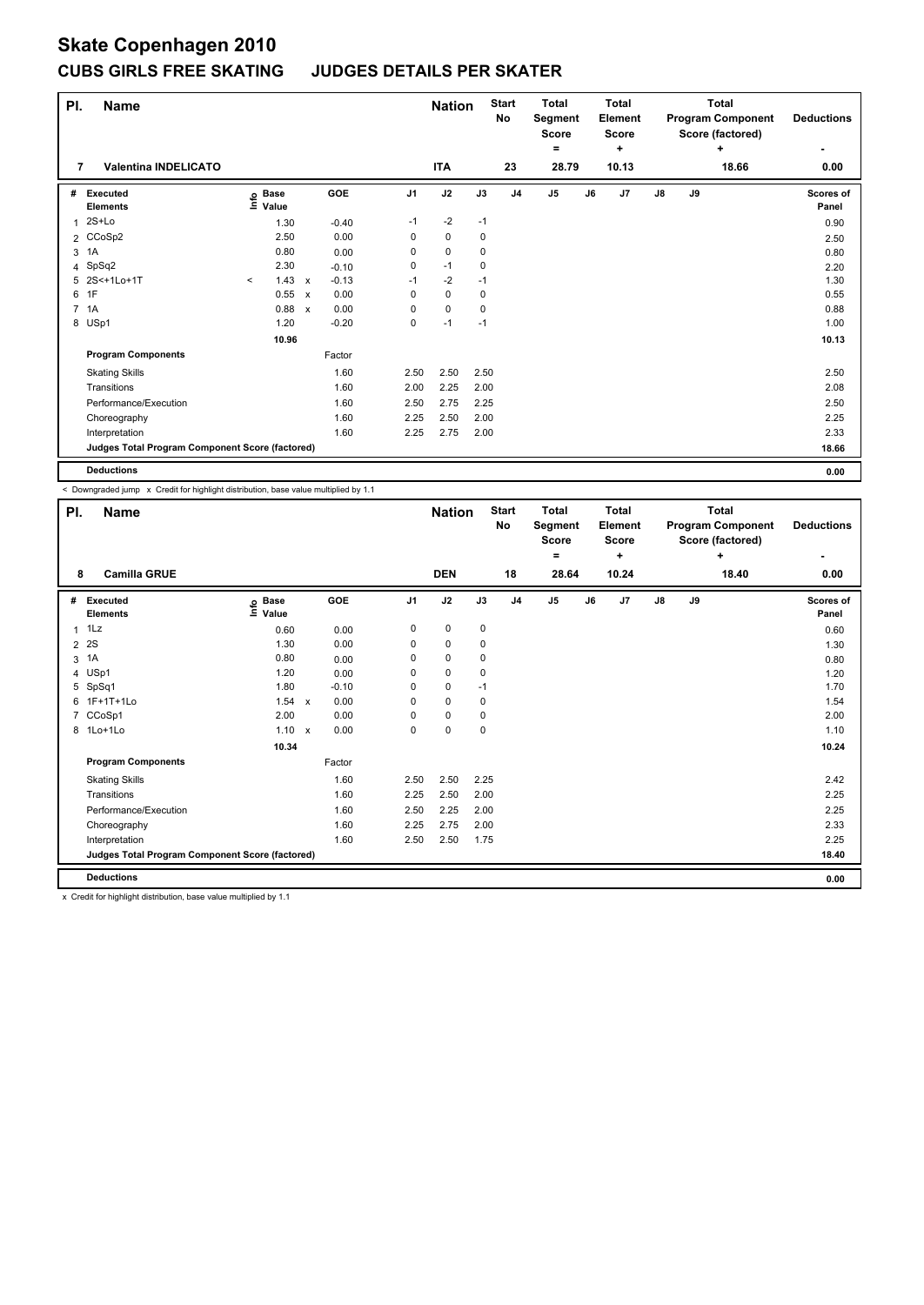### **CUBS GIRLS FREE SKATING JUDGES DETAILS PER SKATER**

| PI.            | <b>Name</b>                                     |                              |                           |         |                | <b>Nation</b> |             | <b>Start</b><br>No | <b>Total</b><br>Segment<br><b>Score</b> |    | <b>Total</b><br>Element<br><b>Score</b> |               |    | <b>Total</b><br><b>Program Component</b><br>Score (factored) | <b>Deductions</b>  |
|----------------|-------------------------------------------------|------------------------------|---------------------------|---------|----------------|---------------|-------------|--------------------|-----------------------------------------|----|-----------------------------------------|---------------|----|--------------------------------------------------------------|--------------------|
|                |                                                 |                              |                           |         |                |               |             |                    | ۰                                       |    | ÷                                       |               |    | ÷                                                            |                    |
| 9              | Zosia BIEN-NOWAKOWSKI                           |                              |                           |         |                | <b>GBR</b>    |             | 16                 | 28.52                                   |    | 10.65                                   |               |    | 17.87                                                        | 0.00               |
| #              | Executed<br><b>Elements</b>                     | <b>Base</b><br>١nfo<br>Value |                           | GOE     | J <sub>1</sub> | J2            | J3          | J <sub>4</sub>     | J <sub>5</sub>                          | J6 | J7                                      | $\mathsf{J}8$ | J9 |                                                              | Scores of<br>Panel |
| $\mathbf{1}$   | 1F                                              | 0.50                         |                           | 0.00    | 0              | $\mathbf 0$   | $\mathbf 0$ |                    |                                         |    |                                         |               |    |                                                              | 0.50               |
| $\overline{2}$ | SpSq2                                           | 2.30                         |                           | $-0.10$ | 0              | 0             | $-1$        |                    |                                         |    |                                         |               |    |                                                              | 2.20               |
|                | 3 1A+1Lo+1Lo                                    | 1.80                         |                           | $-0.07$ | 0              | $-1$          | 0           |                    |                                         |    |                                         |               |    |                                                              | 1.73               |
| 4              | 2S                                              | 1.43                         | $\mathbf{x}$              | $-0.20$ | $-1$           | $-1$          | 0           |                    |                                         |    |                                         |               |    |                                                              | 1.23               |
|                | 5 USp1                                          | 1.20                         |                           | $-0.10$ | 0              | $-1$          | 0           |                    |                                         |    |                                         |               |    |                                                              | 1.10               |
|                | 6 1Lz+1Lo                                       | 1.21                         | $\mathsf{x}$              | 0.00    | 0              | 0             | 0           |                    |                                         |    |                                         |               |    |                                                              | 1.21               |
|                | 7 1A                                            | 0.88                         | $\boldsymbol{\mathsf{x}}$ | 0.00    | 0              | $\mathbf 0$   | 0           |                    |                                         |    |                                         |               |    |                                                              | 0.88               |
|                | 8 CCoSp1                                        | 2.00                         |                           | $-0.20$ | $-1$           | $-1$          | 0           |                    |                                         |    |                                         |               |    |                                                              | 1.80               |
|                |                                                 | 11.32                        |                           |         |                |               |             |                    |                                         |    |                                         |               |    |                                                              | 10.65              |
|                | <b>Program Components</b>                       |                              |                           | Factor  |                |               |             |                    |                                         |    |                                         |               |    |                                                              |                    |
|                | <b>Skating Skills</b>                           |                              |                           | 1.60    | 2.75           | 2.25          | 2.25        |                    |                                         |    |                                         |               |    |                                                              | 2.42               |
|                | Transitions                                     |                              |                           | 1.60    | 2.00           | 2.25          | 2.00        |                    |                                         |    |                                         |               |    |                                                              | 2.08               |
|                | Performance/Execution                           |                              |                           | 1.60    | 2.50           | 2.00          | 2.00        |                    |                                         |    |                                         |               |    |                                                              | 2.17               |
|                | Choreography                                    |                              |                           | 1.60    | 2.50           | 2.50          | 2.25        |                    |                                         |    |                                         |               |    |                                                              | 2.42               |
|                | Interpretation                                  |                              |                           | 1.60    | 2.25           | 2.25          | 1.75        |                    |                                         |    |                                         |               |    |                                                              | 2.08               |
|                | Judges Total Program Component Score (factored) |                              |                           |         |                |               |             |                    |                                         |    |                                         |               |    |                                                              | 17.87              |
|                | <b>Deductions</b>                               |                              |                           |         |                |               |             |                    |                                         |    |                                         |               |    |                                                              | 0.00               |

x Credit for highlight distribution, base value multiplied by 1.1

| PI.          | <b>Name</b>                                                                                |                              |                   |                | <b>Nation</b> |      | <b>Start</b><br>No | <b>Total</b><br>Segment<br><b>Score</b><br>$=$ |    | <b>Total</b><br>Element<br><b>Score</b><br>٠ |               |    | <b>Total</b><br><b>Program Component</b><br>Score (factored)<br>٠ | <b>Deductions</b>  |
|--------------|--------------------------------------------------------------------------------------------|------------------------------|-------------------|----------------|---------------|------|--------------------|------------------------------------------------|----|----------------------------------------------|---------------|----|-------------------------------------------------------------------|--------------------|
| 10           | <b>Maria Trapp MATTHIESEN</b>                                                              |                              |                   |                | <b>DEN</b>    |      | 4                  | 28.08                                          |    | 12.55                                        |               |    | 16.53                                                             | -<br>1.00          |
| #            | Executed<br><b>Elements</b>                                                                | <b>Base</b><br>١nf٥<br>Value | GOE               | J <sub>1</sub> | J2            | J3   | J <sub>4</sub>     | J <sub>5</sub>                                 | J6 | J7                                           | $\mathsf{J}8$ | J9 |                                                                   | Scores of<br>Panel |
| $\mathbf{1}$ | 2Lo                                                                                        | 1.50                         | $-1.00$           | $-3$           | $-3$          | $-3$ |                    |                                                |    |                                              |               |    |                                                                   | 0.50               |
|              | 2 2 S                                                                                      | 1.30                         | 0.00              | 0              | 0             | 0    |                    |                                                |    |                                              |               |    |                                                                   | 1.30               |
| 3            | CCoSp1                                                                                     | 2.00                         | 0.17              |                | 0             | 0    |                    |                                                |    |                                              |               |    |                                                                   | 2.17               |
|              | 4 SpSq3                                                                                    | 3.10                         | 0.17              | 0              | $\mathbf{1}$  | 0    |                    |                                                |    |                                              |               |    |                                                                   | 3.27               |
|              | 5 1A+1Lo                                                                                   | $1.43 \times$                | $-0.33$           | $-2$           | $-2$          | $-1$ |                    |                                                |    |                                              |               |    |                                                                   | 1.10               |
|              | 6 2Lo                                                                                      | 1.65 x                       | $-0.40$           | $-1$           | $-2$          | $-1$ |                    |                                                |    |                                              |               |    |                                                                   | 1.25               |
|              | 7 1Lz+1Lo+1Lo                                                                              | $1.76 \times$                | 0.00              | 0              | $\mathbf 0$   | 0    |                    |                                                |    |                                              |               |    |                                                                   | 1.76               |
|              | 8 USp1                                                                                     | 1.20                         | 0.00              | 0              | $\mathbf 0$   | 0    |                    |                                                |    |                                              |               |    |                                                                   | 1.20               |
|              |                                                                                            | 13.94                        |                   |                |               |      |                    |                                                |    |                                              |               |    |                                                                   | 12.55              |
|              | <b>Program Components</b>                                                                  |                              | Factor            |                |               |      |                    |                                                |    |                                              |               |    |                                                                   |                    |
|              | <b>Skating Skills</b>                                                                      |                              | 1.60              | 2.50           | 2.50          | 1.75 |                    |                                                |    |                                              |               |    |                                                                   | 2.25               |
|              | Transitions                                                                                |                              | 1.60              | 2.50           | 1.75          | 1.50 |                    |                                                |    |                                              |               |    |                                                                   | 1.92               |
|              | Performance/Execution                                                                      |                              | 1.60              | 2.25           | 2.00          | 2.00 |                    |                                                |    |                                              |               |    |                                                                   | 2.08               |
|              | Choreography                                                                               |                              | 1.60              | 2.25           | 2.00          | 2.00 |                    |                                                |    |                                              |               |    |                                                                   | 2.08               |
|              | Interpretation                                                                             |                              | 1.60              | 2.25           | 2.00          | 1.75 |                    |                                                |    |                                              |               |    |                                                                   | 2.00               |
|              | Judges Total Program Component Score (factored)                                            |                              |                   |                |               |      |                    |                                                |    |                                              |               |    |                                                                   | 16.53              |
|              | <b>Deductions</b>                                                                          |                              | Falls:<br>$-1.00$ |                |               |      |                    |                                                |    |                                              |               |    |                                                                   | $-1.00$            |
|              | Consideration interest with attendance of the second control consideration of the state of |                              |                   |                |               |      |                    |                                                |    |                                              |               |    |                                                                   |                    |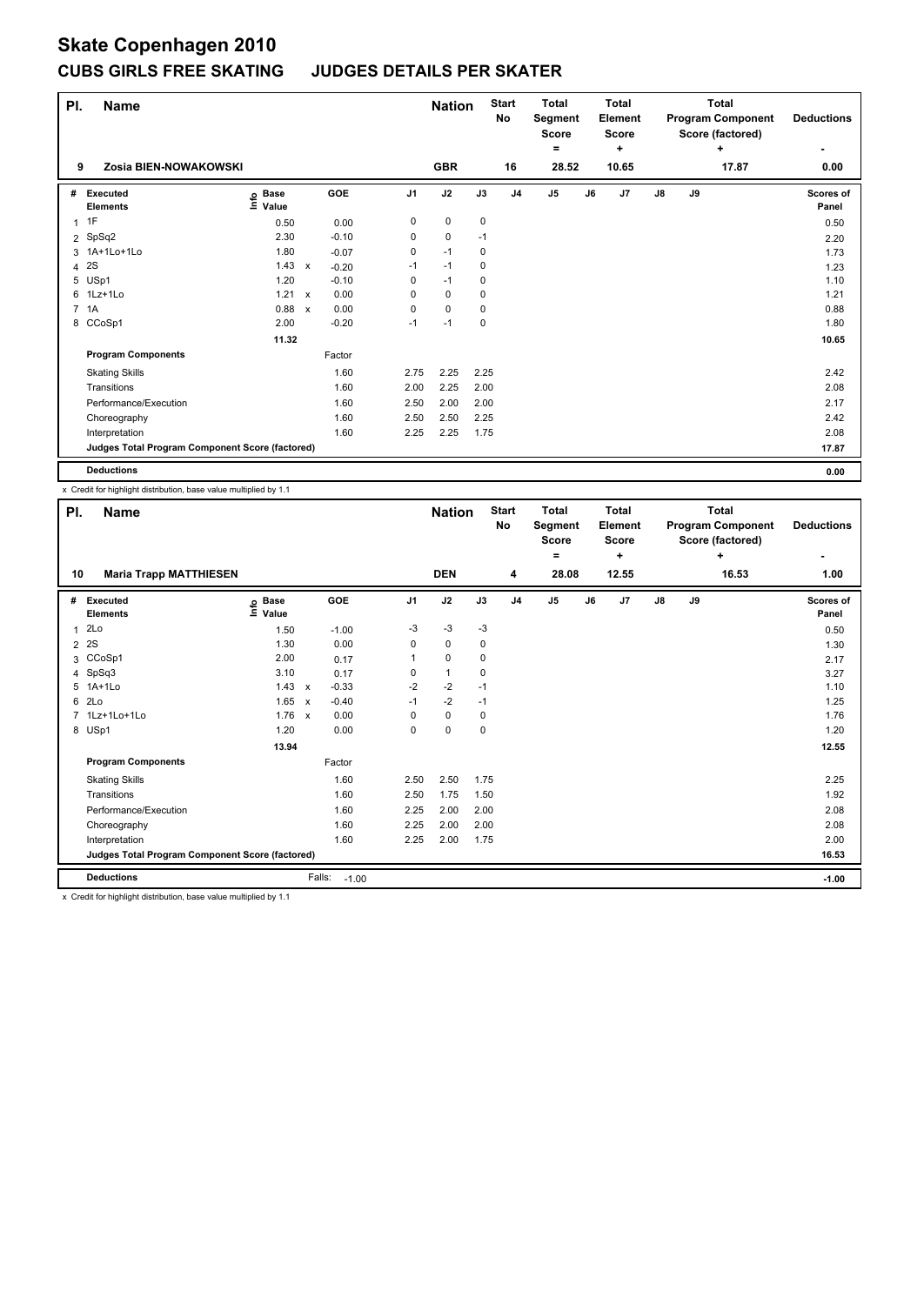### **CUBS GIRLS FREE SKATING JUDGES DETAILS PER SKATER**

| PI.          | <b>Name</b>                                     |                              |                           |         |                | <b>Nation</b> |      | <b>Start</b><br>No | <b>Total</b><br>Segment<br><b>Score</b> |    | Total<br>Element<br><b>Score</b> |               |    | <b>Total</b><br><b>Program Component</b><br>Score (factored) | <b>Deductions</b>  |
|--------------|-------------------------------------------------|------------------------------|---------------------------|---------|----------------|---------------|------|--------------------|-----------------------------------------|----|----------------------------------|---------------|----|--------------------------------------------------------------|--------------------|
| 11           | <b>Josefine KÆRSGAARD</b>                       |                              |                           |         |                | <b>DEN</b>    |      | 8                  | $=$<br>27.52                            |    | ÷<br>10.85                       |               |    | ÷<br>16.67                                                   | 0.00               |
|              |                                                 |                              |                           |         |                |               |      |                    |                                         |    |                                  |               |    |                                                              |                    |
| #            | Executed<br><b>Elements</b>                     | <b>Base</b><br>lnfo<br>Value |                           | GOE     | J <sub>1</sub> | J2            | J3   | J <sub>4</sub>     | J <sub>5</sub>                          | J6 | J7                               | $\mathsf{J}8$ | J9 |                                                              | Scores of<br>Panel |
| $\mathbf{1}$ | USp1                                            | 1.20                         |                           | $-0.40$ | $-1$           | $-2$          | $-1$ |                    |                                         |    |                                  |               |    |                                                              | 0.80               |
|              | 2 1Lz+1Lo+1Lo                                   | 1.60                         |                           | 0.00    | 0              | 0             | 0    |                    |                                         |    |                                  |               |    |                                                              | 1.60               |
| 3            | 1F                                              | 0.50                         |                           | 0.00    | 0              | $\mathbf 0$   | 0    |                    |                                         |    |                                  |               |    |                                                              | 0.50               |
|              | 4 SpSq3                                         | 3.10                         |                           | 0.00    | 0              | 0             | 0    |                    |                                         |    |                                  |               |    |                                                              | 3.10               |
| 5            | 1A+1A+SEQ                                       | 1.41                         | $\mathbf{x}$              | 0.00    | 0              | $\mathbf 0$   | 0    |                    |                                         |    |                                  |               |    |                                                              | 1.41               |
| 6            | 1Lz                                             | 0.66                         | $\boldsymbol{\mathsf{x}}$ | 0.00    | 0              | $\mathbf 0$   | 0    |                    |                                         |    |                                  |               |    |                                                              | 0.66               |
|              | 7 1A                                            | 0.88                         | $\boldsymbol{\mathsf{x}}$ | 0.00    | 0              | $\mathbf 0$   | 0    |                    |                                         |    |                                  |               |    |                                                              | 0.88               |
|              | 8 CCoSp1                                        | 2.00                         |                           | $-0.10$ | 0              | $\mathbf 0$   | $-1$ |                    |                                         |    |                                  |               |    |                                                              | 1.90               |
|              |                                                 | 11.35                        |                           |         |                |               |      |                    |                                         |    |                                  |               |    |                                                              | 10.85              |
|              | <b>Program Components</b>                       |                              |                           | Factor  |                |               |      |                    |                                         |    |                                  |               |    |                                                              |                    |
|              | <b>Skating Skills</b>                           |                              |                           | 1.60    | 2.25           | 2.00          | 2.25 |                    |                                         |    |                                  |               |    |                                                              | 2.17               |
|              | Transitions                                     |                              |                           | 1.60    | 2.00           | 2.00          | 2.00 |                    |                                         |    |                                  |               |    |                                                              | 2.00               |
|              | Performance/Execution                           |                              |                           | 1.60    | 2.00           | 2.25          | 1.75 |                    |                                         |    |                                  |               |    |                                                              | 2.00               |
|              | Choreography                                    |                              |                           | 1.60    | 2.25           | 2.00          | 2.00 |                    |                                         |    |                                  |               |    |                                                              | 2.08               |
|              | Interpretation                                  |                              |                           | 1.60    | 2.25           | 2.25          | 2.00 |                    |                                         |    |                                  |               |    |                                                              | 2.17               |
|              | Judges Total Program Component Score (factored) |                              |                           |         |                |               |      |                    |                                         |    |                                  |               |    |                                                              | 16.67              |
|              | <b>Deductions</b>                               |                              |                           |         |                |               |      |                    |                                         |    |                                  |               |    |                                                              | 0.00               |

x Credit for highlight distribution, base value multiplied by 1.1

| PI. | <b>Name</b>                                                         |                              |         |                | <b>Nation</b> |      | <b>Start</b><br><b>No</b> | <b>Total</b><br>Segment<br><b>Score</b> |    | <b>Total</b><br>Element<br><b>Score</b> |               |    | <b>Total</b><br><b>Program Component</b><br>Score (factored) | <b>Deductions</b>  |
|-----|---------------------------------------------------------------------|------------------------------|---------|----------------|---------------|------|---------------------------|-----------------------------------------|----|-----------------------------------------|---------------|----|--------------------------------------------------------------|--------------------|
|     |                                                                     |                              |         |                |               |      |                           | ۰                                       |    | ٠                                       |               |    | ÷                                                            | ٠                  |
| 12  | <b>Karoline FONAGER</b>                                             |                              |         |                | <b>DEN</b>    |      | 3                         | 27.44                                   |    | 9.31                                    |               |    | 18.13                                                        | 0.00               |
| #   | Executed<br><b>Elements</b>                                         | <b>Base</b><br>١nf٥<br>Value | GOE     | J <sub>1</sub> | J2            | J3   | J <sub>4</sub>            | J <sub>5</sub>                          | J6 | J7                                      | $\mathsf{J}8$ | J9 |                                                              | Scores of<br>Panel |
|     | $1 \t1A$                                                            | 0.80                         | $-0.13$ | $-1$           | $-1$          | 0    |                           |                                         |    |                                         |               |    |                                                              | 0.67               |
|     | 2 1F+1T+1Lo                                                         | 1.40                         | 0.00    | 0              | 0             | 0    |                           |                                         |    |                                         |               |    |                                                              | 1.40               |
|     | $3$ 1 Lz                                                            | 0.66 x                       | 0.00    | 0              | 0             | 0    |                           |                                         |    |                                         |               |    |                                                              | 0.66               |
|     | 4 1Lo                                                               | 0.55 x                       | 0.00    | 0              | $\mathbf 0$   | 0    |                           |                                         |    |                                         |               |    |                                                              | 0.55               |
|     | 5 CCoSp1                                                            | 2.00                         | $-0.40$ | $-1$           | $-2$          | $-1$ |                           |                                         |    |                                         |               |    |                                                              | 1.60               |
| 6   | CiSt1                                                               | 1.80                         | 0.33    | 0              | $\mathbf{1}$  |      |                           |                                         |    |                                         |               |    |                                                              | 2.13               |
|     | 7 1F+1Lo                                                            | 1.10 x                       | 0.00    | 0              | 0             | 0    |                           |                                         |    |                                         |               |    |                                                              | 1.10               |
|     | 8 USp1                                                              | 1.20                         | 0.00    | 0              | $\mathbf 0$   | 0    |                           |                                         |    |                                         |               |    |                                                              | 1.20               |
|     |                                                                     | 9.51                         |         |                |               |      |                           |                                         |    |                                         |               |    |                                                              | 9.31               |
|     | <b>Program Components</b>                                           |                              | Factor  |                |               |      |                           |                                         |    |                                         |               |    |                                                              |                    |
|     | <b>Skating Skills</b>                                               |                              | 1.60    | 2.25           | 2.25          | 2.25 |                           |                                         |    |                                         |               |    |                                                              | 2.25               |
|     | Transitions                                                         |                              | 1.60    | 2.00           | 2.00          | 2.25 |                           |                                         |    |                                         |               |    |                                                              | 2.08               |
|     | Performance/Execution                                               |                              | 1.60    | 2.50           | 2.50          | 2.25 |                           |                                         |    |                                         |               |    |                                                              | 2.42               |
|     | Choreography                                                        |                              | 1.60    | 2.00           | 2.25          | 2.50 |                           |                                         |    |                                         |               |    |                                                              | 2.25               |
|     | Interpretation                                                      |                              | 1.60    | 2.25           | 2.50          | 2.25 |                           |                                         |    |                                         |               |    |                                                              | 2.33               |
|     | Judges Total Program Component Score (factored)                     |                              |         |                |               |      |                           |                                         |    |                                         |               |    |                                                              | 18.13              |
|     | <b>Deductions</b>                                                   |                              |         |                |               |      |                           |                                         |    |                                         |               |    |                                                              | 0.00               |
|     | v. Crodit for bigblight digtribution, base value multiplied by 1.1. |                              |         |                |               |      |                           |                                         |    |                                         |               |    |                                                              |                    |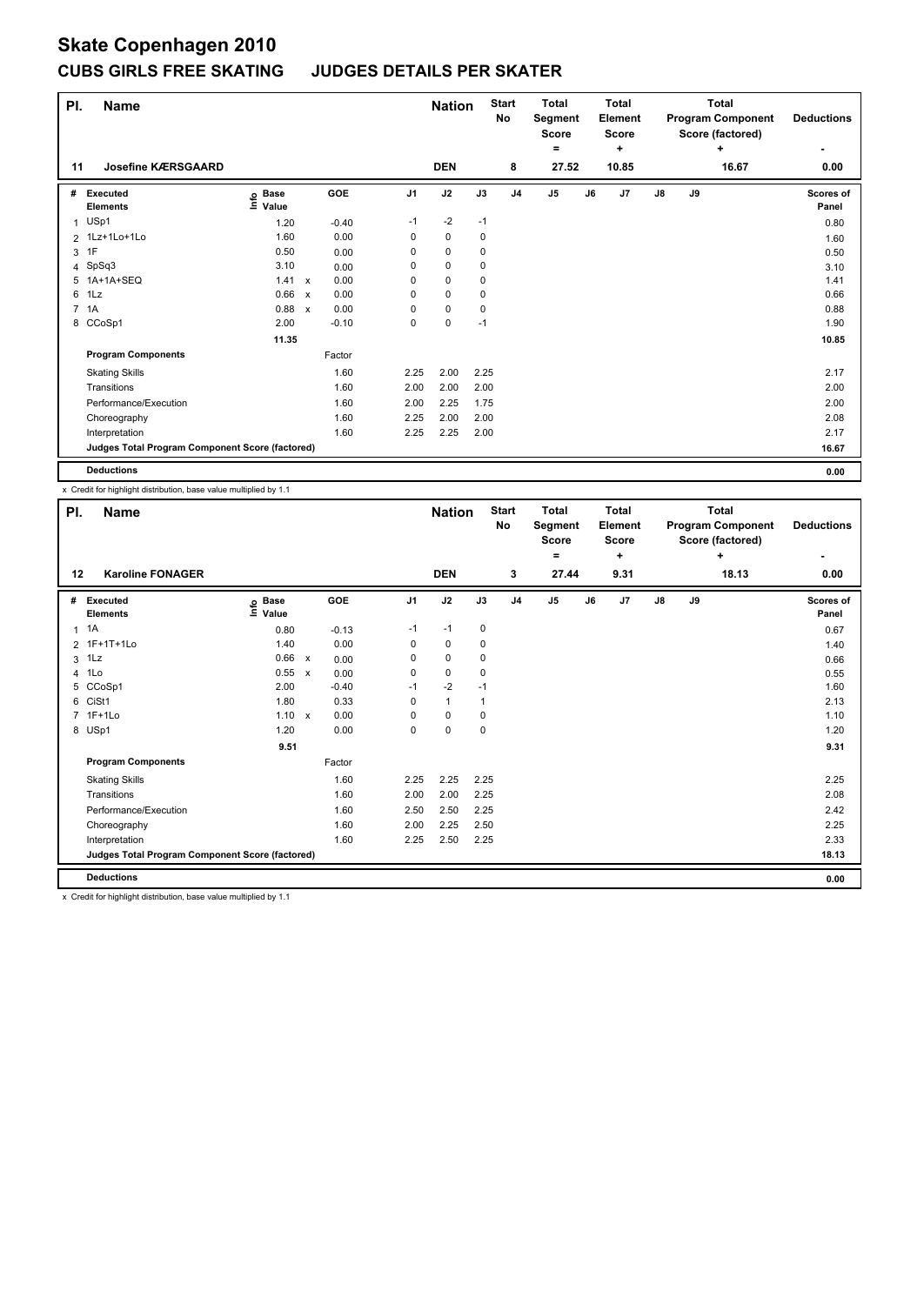### **CUBS GIRLS FREE SKATING JUDGES DETAILS PER SKATER**

| PI.          | <b>Name</b>                                     |         |                      |                           |                   |                | <b>Nation</b>  |              | <b>Start</b><br>No | <b>Total</b><br>Segment<br><b>Score</b> |    | <b>Total</b><br>Element<br>Score |    |    | <b>Total</b><br><b>Program Component</b><br>Score (factored) | <b>Deductions</b>         |
|--------------|-------------------------------------------------|---------|----------------------|---------------------------|-------------------|----------------|----------------|--------------|--------------------|-----------------------------------------|----|----------------------------------|----|----|--------------------------------------------------------------|---------------------------|
| 13           | <b>Mia MACHHOLM</b>                             |         |                      |                           |                   |                | <b>DEN</b>     |              | 22                 | =<br>27.03                              |    | ÷<br>9.90                        |    |    | ÷<br>18.13                                                   | ٠<br>1.00                 |
|              |                                                 |         |                      |                           |                   |                |                |              |                    |                                         |    |                                  |    |    |                                                              |                           |
| #            | Executed<br><b>Elements</b>                     | lnfo    | <b>Base</b><br>Value |                           | GOE               | J <sub>1</sub> | J2             | J3           | J <sub>4</sub>     | J <sub>5</sub>                          | J6 | J7                               | J8 | J9 |                                                              | <b>Scores of</b><br>Panel |
| $\mathbf{1}$ | 1Lz+1Lo+1Lo                                     |         | 1.60                 |                           | $-0.03$           | 0              | $-1$           | 0            |                    |                                         |    |                                  |    |    |                                                              | 1.57                      |
|              | 2 CCoSp1                                        |         | 2.00                 |                           | $-0.10$           | 0              | $-1$           | 0            |                    |                                         |    |                                  |    |    |                                                              | 1.90                      |
| 3            | 1F                                              |         | 0.50                 |                           | 0.00              | 0              | $\mathbf 0$    | 0            |                    |                                         |    |                                  |    |    |                                                              | 0.50                      |
|              | 4 SpSq2                                         |         | 2.30                 |                           | $-0.10$           | 0              | $-1$           | 0            |                    |                                         |    |                                  |    |    |                                                              | 2.20                      |
| 5            | $1A+1Lo$                                        |         | 1.43                 | $\pmb{\chi}$              | $-0.20$           | $-1$           | $-1$           | $-1$         |                    |                                         |    |                                  |    |    |                                                              | 1.23                      |
| 6            | 1Lz                                             |         | 0.66                 | $\mathbf{x}$              | 0.00              | 0              | $\mathbf 0$    | 0            |                    |                                         |    |                                  |    |    |                                                              | 0.66                      |
|              | 72S<                                            | $\prec$ | 0.44                 | $\boldsymbol{\mathsf{x}}$ | $-0.30$           | $-3$           | $-3$           | -3           |                    |                                         |    |                                  |    |    |                                                              | 0.14                      |
|              | 8 USp1                                          |         | 1.20                 |                           | 0.50              | 1              | $\overline{1}$ | $\mathbf{1}$ |                    |                                         |    |                                  |    |    |                                                              | 1.70                      |
|              |                                                 |         | 10.13                |                           |                   |                |                |              |                    |                                         |    |                                  |    |    |                                                              | 9.90                      |
|              | <b>Program Components</b>                       |         |                      |                           | Factor            |                |                |              |                    |                                         |    |                                  |    |    |                                                              |                           |
|              | <b>Skating Skills</b>                           |         |                      |                           | 1.60              | 2.50           | 2.25           | 2.25         |                    |                                         |    |                                  |    |    |                                                              | 2.33                      |
|              | Transitions                                     |         |                      |                           | 1.60              | 2.00           | 2.50           | 2.25         |                    |                                         |    |                                  |    |    |                                                              | 2.25                      |
|              | Performance/Execution                           |         |                      |                           | 1.60              | 2.50           | 2.25           | 2.00         |                    |                                         |    |                                  |    |    |                                                              | 2.25                      |
|              | Choreography                                    |         |                      |                           | 1.60              | 2.25           | 2.75           | 2.00         |                    |                                         |    |                                  |    |    |                                                              | 2.33                      |
|              | Interpretation                                  |         |                      |                           | 1.60              | 2.25           | 2.50           | 1.75         |                    |                                         |    |                                  |    |    |                                                              | 2.17                      |
|              | Judges Total Program Component Score (factored) |         |                      |                           |                   |                |                |              |                    |                                         |    |                                  |    |    |                                                              | 18.13                     |
|              | <b>Deductions</b>                               |         |                      |                           | Falls:<br>$-1.00$ |                |                |              |                    |                                         |    |                                  |    |    |                                                              | $-1.00$                   |

< Downgraded jump x Credit for highlight distribution, base value multiplied by 1.1

| PI. | <b>Name</b>                                                                               |         |                            |                           |            |                | <b>Nation</b> |      | <b>Start</b><br>No | <b>Total</b><br>Segment<br><b>Score</b> |    | <b>Total</b><br>Element<br><b>Score</b> |               |    | <b>Total</b><br><b>Program Component</b><br>Score (factored) | <b>Deductions</b>  |
|-----|-------------------------------------------------------------------------------------------|---------|----------------------------|---------------------------|------------|----------------|---------------|------|--------------------|-----------------------------------------|----|-----------------------------------------|---------------|----|--------------------------------------------------------------|--------------------|
|     |                                                                                           |         |                            |                           |            |                |               |      |                    | =                                       |    | ٠                                       |               |    | ÷                                                            |                    |
| 14  | Giulia LOTTICI                                                                            |         |                            |                           |            |                | <b>ITA</b>    |      | 10                 | 26.67                                   |    | 10.06                                   |               |    | 17.61                                                        | 1.00               |
| #   | Executed<br><b>Elements</b>                                                               |         | e Base<br>E Value<br>Value |                           | <b>GOE</b> | J <sub>1</sub> | J2            | J3   | J <sub>4</sub>     | J <sub>5</sub>                          | J6 | J7                                      | $\mathsf{J}8$ | J9 |                                                              | Scores of<br>Panel |
| 1   | 1A+SEQ                                                                                    |         | 0.64                       |                           | $-0.40$    | $-2$           | $-2$          | $-2$ |                    |                                         |    |                                         |               |    |                                                              | 0.24               |
|     | $2 \, 2S$                                                                                 | $\prec$ | 0.40                       |                           | $-0.20$    | $-2$           | $-2$          | $-2$ |                    |                                         |    |                                         |               |    |                                                              | 0.20               |
| 3   | 1A                                                                                        |         | 0.80                       |                           | $-0.50$    | $-3$           | $-3$          | $-3$ |                    |                                         |    |                                         |               |    |                                                              | 0.30               |
|     | 4 CCoSp3                                                                                  |         | 3.00                       |                           | 0.17       | 0              | $\mathbf{1}$  | 0    |                    |                                         |    |                                         |               |    |                                                              | 3.17               |
|     | 5 2S+1T                                                                                   |         | 1.87                       | $\boldsymbol{\mathsf{x}}$ | $-0.10$    | $-1$           | 0             | 0    |                    |                                         |    |                                         |               |    |                                                              | 1.77               |
| 6   | SpSq2                                                                                     |         | 2.30                       |                           | 0.00       | 0              | $\pmb{0}$     | 0    |                    |                                         |    |                                         |               |    |                                                              | 2.30               |
|     | 7 1F                                                                                      |         | 0.55 x                     |                           | 0.00       | 0              | $\mathbf 0$   | 0    |                    |                                         |    |                                         |               |    |                                                              | 0.55               |
|     | 8 USp1                                                                                    |         | 1.20                       |                           | 0.33       | 0              | $\mathbf{1}$  | 1    |                    |                                         |    |                                         |               |    |                                                              | 1.53               |
|     |                                                                                           |         | 10.76                      |                           |            |                |               |      |                    |                                         |    |                                         |               |    |                                                              | 10.06              |
|     | <b>Program Components</b>                                                                 |         |                            |                           | Factor     |                |               |      |                    |                                         |    |                                         |               |    |                                                              |                    |
|     | <b>Skating Skills</b>                                                                     |         |                            |                           | 1.60       | 2.50           | 2.50          | 1.75 |                    |                                         |    |                                         |               |    |                                                              | 2.25               |
|     | Transitions                                                                               |         |                            |                           | 1.60       | 2.00           | 2.25          | 2.25 |                    |                                         |    |                                         |               |    |                                                              | 2.17               |
|     | Performance/Execution                                                                     |         |                            |                           | 1.60       | 2.25           | 2.50          | 2.00 |                    |                                         |    |                                         |               |    |                                                              | 2.25               |
|     | Choreography                                                                              |         |                            |                           | 1.60       | 2.00           | 2.25          | 2.25 |                    |                                         |    |                                         |               |    |                                                              | 2.17               |
|     | Interpretation                                                                            |         |                            |                           | 1.60       | 2.25           | 2.25          | 2.00 |                    |                                         |    |                                         |               |    |                                                              | 2.17               |
|     | Judges Total Program Component Score (factored)                                           |         |                            |                           |            |                |               |      |                    |                                         |    |                                         |               |    |                                                              | 17.61              |
|     | <b>Deductions</b>                                                                         |         |                            | Falls:                    | $-1.00$    |                |               |      |                    |                                         |    |                                         |               |    |                                                              | $-1.00$            |
|     | . Doumanaded is more, as Credit for bighlight distribution, boos uplus multiplied by 4.4. |         |                            |                           |            |                |               |      |                    |                                         |    |                                         |               |    |                                                              |                    |

< Downgraded jump x Credit for highlight distribution, base value multiplied by 1.1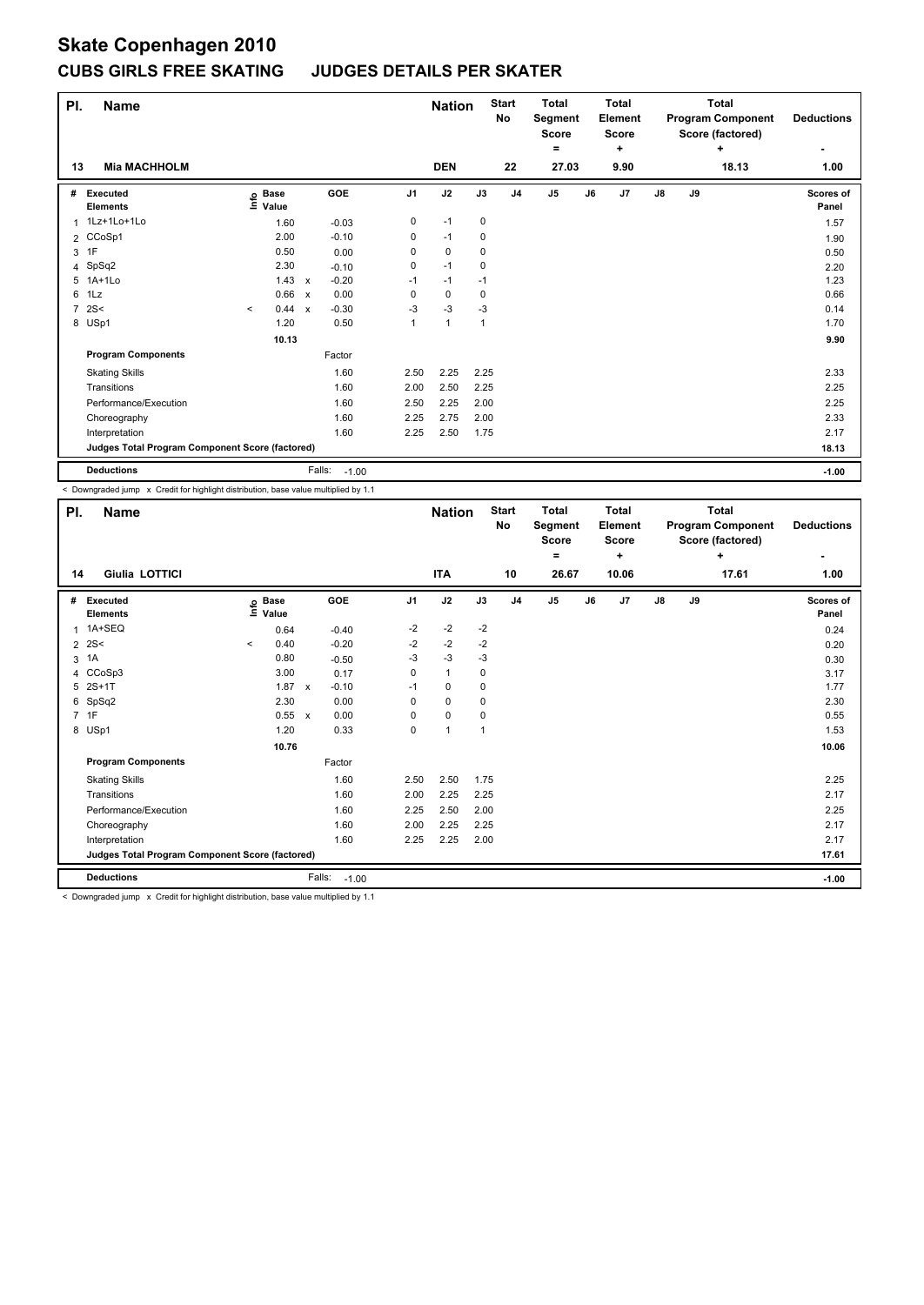### **CUBS GIRLS FREE SKATING JUDGES DETAILS PER SKATER**

| PI.            | <b>Name</b>                                     |         |                      |                           |         |                | <b>Nation</b> |      | <b>Start</b><br>No | <b>Total</b><br>Segment<br><b>Score</b><br>۰ |    | Total<br>Element<br><b>Score</b><br>÷ |               |    | <b>Total</b><br><b>Program Component</b><br>Score (factored)<br>÷ | <b>Deductions</b>  |
|----------------|-------------------------------------------------|---------|----------------------|---------------------------|---------|----------------|---------------|------|--------------------|----------------------------------------------|----|---------------------------------------|---------------|----|-------------------------------------------------------------------|--------------------|
| 15             | Kajsa KOSKINEN                                  |         |                      |                           |         |                | <b>SWE</b>    |      | 15                 | 26.50                                        |    | 9.10                                  |               |    | 18.40                                                             | 1.00               |
| #              | Executed<br><b>Elements</b>                     | lnfo    | <b>Base</b><br>Value |                           | GOE     | J <sub>1</sub> | J2            | J3   | J <sub>4</sub>     | J <sub>5</sub>                               | J6 | J7                                    | $\mathsf{J}8$ | J9 |                                                                   | Scores of<br>Panel |
| 1              | 1A+1A+SEQ                                       |         | 1.28                 |                           | 0.00    | 0              | $\mathbf 0$   | 0    |                    |                                              |    |                                       |               |    |                                                                   | 1.28               |
| $\overline{2}$ | CCoSp2                                          |         | 2.50                 |                           | $-0.20$ | $-1$           | $-1$          | 0    |                    |                                              |    |                                       |               |    |                                                                   | 2.30               |
| 3              | SpSq3                                           |         | 3.10                 |                           | 0.00    | 0              | $\mathbf 0$   | 0    |                    |                                              |    |                                       |               |    |                                                                   | 3.10               |
|                | 4 2S<+SEQ                                       | $\prec$ | 0.35                 | $\boldsymbol{\mathsf{x}}$ | $-0.30$ | -3             | $-3$          | -3   |                    |                                              |    |                                       |               |    |                                                                   | 0.05               |
| 5              | 1F                                              |         | 0.55                 | $\boldsymbol{\mathsf{x}}$ | 0.00    | 0              | 0             | 0    |                    |                                              |    |                                       |               |    |                                                                   | 0.55               |
| 6              | 1Lo                                             |         | 0.55                 | $\mathsf{x}$              | 0.00    | 0              | $\mathbf 0$   | 0    |                    |                                              |    |                                       |               |    |                                                                   | 0.55               |
| $\overline{7}$ | USp1                                            |         | 1.20                 |                           | $-0.30$ | $-1$           | $-1$          | $-1$ |                    |                                              |    |                                       |               |    |                                                                   | 0.90               |
|                | 8 1T                                            |         | 0.44                 | $\boldsymbol{\mathsf{x}}$ | $-0.07$ | $-1$           | $\mathbf 0$   | $-1$ |                    |                                              |    |                                       |               |    |                                                                   | 0.37               |
|                |                                                 |         | 9.97                 |                           |         |                |               |      |                    |                                              |    |                                       |               |    |                                                                   | 9.10               |
|                | <b>Program Components</b>                       |         |                      |                           | Factor  |                |               |      |                    |                                              |    |                                       |               |    |                                                                   |                    |
|                | <b>Skating Skills</b>                           |         |                      |                           | 1.60    | 2.25           | 2.25          | 2.25 |                    |                                              |    |                                       |               |    |                                                                   | 2.25               |
|                | Transitions                                     |         |                      |                           | 1.60    | 2.50           | 2.50          | 2.00 |                    |                                              |    |                                       |               |    |                                                                   | 2.33               |
|                | Performance/Execution                           |         |                      |                           | 1.60    | 2.25           | 2.25          | 2.25 |                    |                                              |    |                                       |               |    |                                                                   | 2.25               |
|                | Choreography                                    |         |                      |                           | 1.60    | 2.25           | 2.75          | 2.25 |                    |                                              |    |                                       |               |    |                                                                   | 2.42               |
|                | Interpretation                                  |         |                      |                           | 1.60    | 2.25           | 2.50          | 2.00 |                    |                                              |    |                                       |               |    |                                                                   | 2.25               |
|                | Judges Total Program Component Score (factored) |         |                      |                           |         |                |               |      |                    |                                              |    |                                       |               |    |                                                                   | 18.40              |
|                | <b>Deductions</b>                               |         |                      | Falls:                    | $-1.00$ |                |               |      |                    |                                              |    |                                       |               |    |                                                                   | $-1.00$            |

< Downgraded jump x Credit for highlight distribution, base value multiplied by 1.1

| PI.          | <b>Name</b>                                     |         |                            |        |            |                | <b>Nation</b>            |      | <b>Start</b><br>No | <b>Total</b><br>Segment<br>Score |    | <b>Total</b><br>Element<br><b>Score</b> |               |    | <b>Total</b><br><b>Program Component</b><br>Score (factored) | <b>Deductions</b>  |
|--------------|-------------------------------------------------|---------|----------------------------|--------|------------|----------------|--------------------------|------|--------------------|----------------------------------|----|-----------------------------------------|---------------|----|--------------------------------------------------------------|--------------------|
| 16           | Emma KIVIOJA                                    |         |                            |        |            |                | <b>SWE</b>               |      | 19                 | ۰<br>26.38                       |    | ÷<br>8.24                               |               |    | ÷<br>20.14                                                   | 2.00               |
|              |                                                 |         |                            |        |            |                |                          |      |                    |                                  |    |                                         |               |    |                                                              |                    |
| #            | Executed<br><b>Elements</b>                     |         | e Base<br>E Value<br>Value |        | <b>GOE</b> | J <sub>1</sub> | J2                       | J3   | J <sub>4</sub>     | J <sub>5</sub>                   | J6 | J7                                      | $\mathsf{J}8$ | J9 |                                                              | Scores of<br>Panel |
| $\mathbf{1}$ | 2F<                                             | <       | 0.50                       |        | $-0.30$    | -3             | -3                       | -3   |                    |                                  |    |                                         |               |    |                                                              | 0.20               |
|              | 2 1A                                            |         | 0.80                       |        | $-0.50$    | $-3$           | $-3$                     | $-3$ |                    |                                  |    |                                         |               |    |                                                              | 0.30               |
| 3            | 2Lo                                             |         | 1.50                       |        | $-0.30$    | $-1$           | $-1$                     | $-1$ |                    |                                  |    |                                         |               |    |                                                              | 1.20               |
| 4            | CoSp1                                           |         | 1.70                       |        | $-0.20$    | $-1$           | $-1$                     | 0    |                    |                                  |    |                                         |               |    |                                                              | 1.50               |
| 5            | SpSq2                                           |         | 2.30                       |        | 0.00       | 0              | $\mathbf 0$              | 0    |                    |                                  |    |                                         |               |    |                                                              | 2.30               |
| 6            | FCSp*                                           | $\star$ | 0.00                       |        | 0.00       | ٠              | $\overline{\phantom{a}}$ |      |                    |                                  |    |                                         |               |    |                                                              | 0.00               |
|              | $7$ 1 Lz                                        |         | 0.66 x                     |        | $-0.13$    | $-1$           | $-2$                     | $-1$ |                    |                                  |    |                                         |               |    |                                                              | 0.53               |
| 8            | 2S+1T+1T                                        |         | 2.31 x                     |        | $-0.10$    | 0              | $-1$                     | 0    |                    |                                  |    |                                         |               |    |                                                              | 2.21               |
| 9            | CCoSp1*                                         | $\star$ | 0.00                       |        | 0.00       |                |                          |      |                    |                                  |    |                                         |               |    |                                                              | 0.00               |
|              |                                                 |         | 9.77                       |        |            |                |                          |      |                    |                                  |    |                                         |               |    |                                                              | 8.24               |
|              | <b>Program Components</b>                       |         |                            |        | Factor     |                |                          |      |                    |                                  |    |                                         |               |    |                                                              |                    |
|              | <b>Skating Skills</b>                           |         |                            |        | 1.60       | 2.75           | 2.75                     | 2.50 |                    |                                  |    |                                         |               |    |                                                              | 2.67               |
|              | Transitions                                     |         |                            |        | 1.60       | 2.25           | 2.75                     | 2.25 |                    |                                  |    |                                         |               |    |                                                              | 2.42               |
|              | Performance/Execution                           |         |                            |        | 1.60       | 2.50           | 3.00                     | 2.25 |                    |                                  |    |                                         |               |    |                                                              | 2.58               |
|              | Choreography                                    |         |                            |        | 1.60       | 2.25           | 3.00                     | 2.25 |                    |                                  |    |                                         |               |    |                                                              | 2.50               |
|              | Interpretation                                  |         |                            |        | 1.60       | 2.25           | 2.75                     | 2.25 |                    |                                  |    |                                         |               |    |                                                              | 2.42               |
|              | Judges Total Program Component Score (factored) |         |                            |        |            |                |                          |      |                    |                                  |    |                                         |               |    |                                                              | 20.14              |
|              | <b>Deductions</b>                               |         |                            | Falls: | $-2.00$    |                |                          |      |                    |                                  |    |                                         |               |    |                                                              | $-2.00$            |

< Downgraded jump \* Invalid element x Credit for highlight distribution, base value multiplied by 1.1 ! Jump take off with wrong edge (short)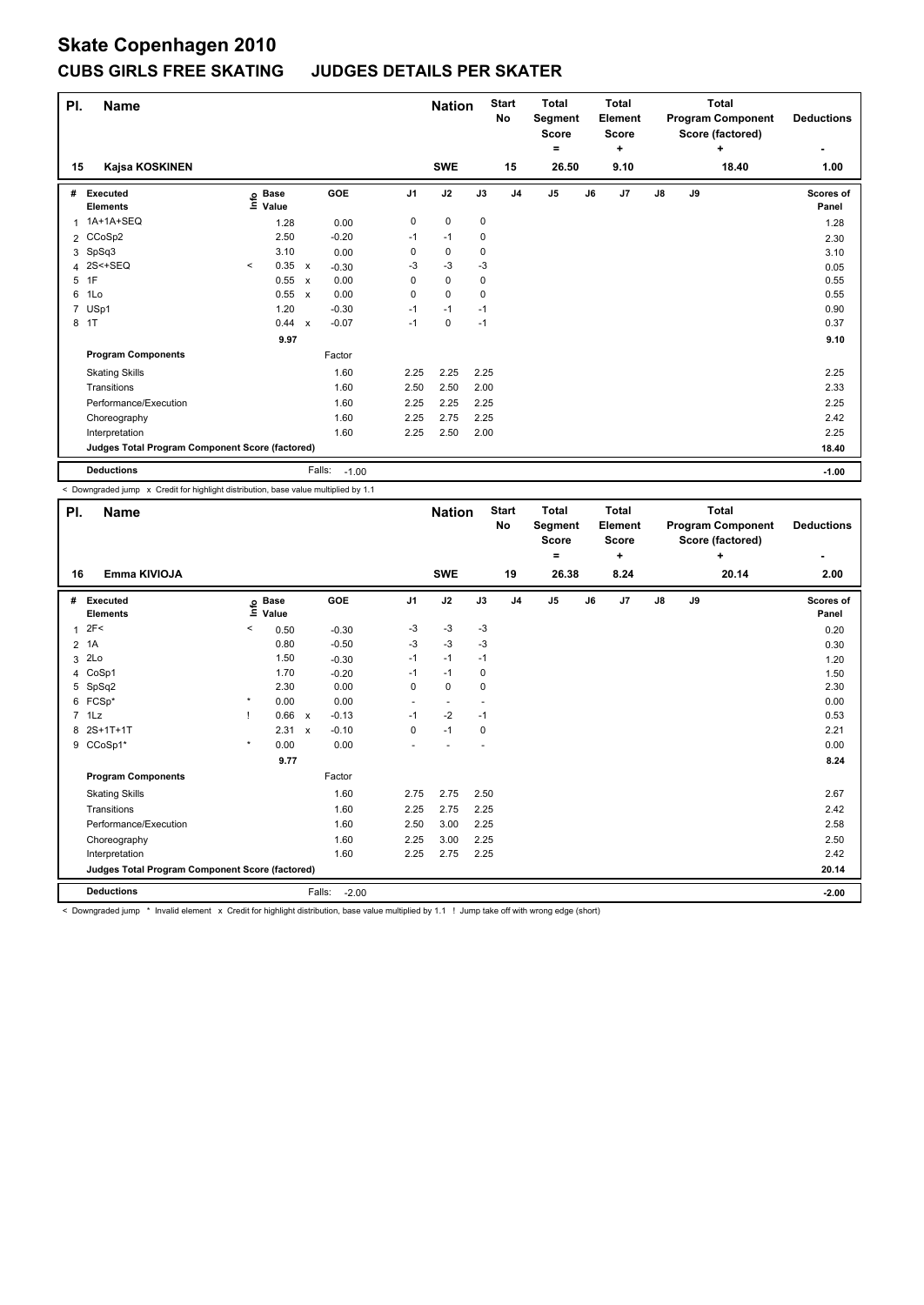#### **JUDGES DETAILS PER SKATER**

| PI.            | <b>Name</b>                                     |                              |                           |         |                | <b>Nation</b> |      | <b>Start</b><br>No | <b>Total</b><br>Segment<br>Score |    | <b>Total</b><br>Element<br><b>Score</b> |               |    | <b>Total</b><br><b>Program Component</b><br>Score (factored) | <b>Deductions</b>  |
|----------------|-------------------------------------------------|------------------------------|---------------------------|---------|----------------|---------------|------|--------------------|----------------------------------|----|-----------------------------------------|---------------|----|--------------------------------------------------------------|--------------------|
|                |                                                 |                              |                           |         |                |               |      |                    | ۰                                |    | ÷                                       |               |    | ÷                                                            | ٠                  |
| 17             | <b>Mia Holtz PETERSEN</b>                       |                              |                           |         |                | <b>DEN</b>    |      | 1                  | 25.75                            |    | 9.88                                    |               |    | 15.87                                                        | 0.00               |
| #              | Executed<br><b>Elements</b>                     | <b>Base</b><br>lnfo<br>Value |                           | GOE     | J <sub>1</sub> | J2            | J3   | J <sub>4</sub>     | J <sub>5</sub>                   | J6 | J7                                      | $\mathsf{J}8$ | J9 |                                                              | Scores of<br>Panel |
| $\mathbf{1}$   | USp1                                            | 1.20                         |                           | 0.00    | 0              | 0             | 0    |                    |                                  |    |                                         |               |    |                                                              | 1.20               |
| $\overline{2}$ | 1Lz                                             | 0.60                         |                           | 0.00    | 0              | $\mathbf 0$   | 0    |                    |                                  |    |                                         |               |    |                                                              | 0.60               |
|                | 3 1F+1Lo+1Lo                                    | 1.50                         |                           | $-0.03$ | 0              | $-1$          | 0    |                    |                                  |    |                                         |               |    |                                                              | 1.47               |
|                | 4 SpSq2                                         | 2.30                         |                           | $-0.20$ | 0              | $-1$          | $-1$ |                    |                                  |    |                                         |               |    |                                                              | 2.10               |
| 5              | 1A+1A+SEQ                                       | 1.41                         | $\mathsf{x}$              | 0.00    | 0              | $\mathbf 0$   | 0    |                    |                                  |    |                                         |               |    |                                                              | 1.41               |
| 6              | 1F                                              | 0.55                         | $\boldsymbol{\mathsf{x}}$ | $-0.03$ | 0              | $-1$          | 0    |                    |                                  |    |                                         |               |    |                                                              | 0.52               |
|                | 7 1A                                            | 0.88                         | $\boldsymbol{\mathsf{x}}$ | 0.00    | 0              | $\mathbf 0$   | 0    |                    |                                  |    |                                         |               |    |                                                              | 0.88               |
|                | 8 CoSp1                                         | 1.70                         |                           | 0.00    | 0              | $\mathbf 0$   | 0    |                    |                                  |    |                                         |               |    |                                                              | 1.70               |
|                |                                                 | 10.14                        |                           |         |                |               |      |                    |                                  |    |                                         |               |    |                                                              | 9.88               |
|                | <b>Program Components</b>                       |                              |                           | Factor  |                |               |      |                    |                                  |    |                                         |               |    |                                                              |                    |
|                | <b>Skating Skills</b>                           |                              |                           | 1.60    | 2.25           | 2.25          | 2.00 |                    |                                  |    |                                         |               |    |                                                              | 2.17               |
|                | Transitions                                     |                              |                           | 1.60    | 2.00           | 1.75          | 2.00 |                    |                                  |    |                                         |               |    |                                                              | 1.92               |
|                | Performance/Execution                           |                              |                           | 1.60    | 2.00           | 1.75          | 1.75 |                    |                                  |    |                                         |               |    |                                                              | 1.83               |
|                | Choreography                                    |                              |                           | 1.60    | 2.25           | 2.00          | 2.00 |                    |                                  |    |                                         |               |    |                                                              | 2.08               |
|                | Interpretation                                  |                              |                           | 1.60    | 2.00           | 2.25          | 1.50 |                    |                                  |    |                                         |               |    |                                                              | 1.92               |
|                | Judges Total Program Component Score (factored) |                              |                           |         |                |               |      |                    |                                  |    |                                         |               |    |                                                              | 15.87              |
|                | <b>Deductions</b>                               |                              |                           |         |                |               |      |                    |                                  |    |                                         |               |    |                                                              | 0.00               |

x Credit for highlight distribution, base value multiplied by 1.1

| PI. | <b>Name</b>                                     |      |                      |         |                | <b>Nation</b> |      | <b>Start</b><br>No | <b>Total</b><br>Segment<br><b>Score</b> |    | Total<br>Element<br><b>Score</b> |    |    | <b>Total</b><br><b>Program Component</b><br>Score (factored) | <b>Deductions</b>         |
|-----|-------------------------------------------------|------|----------------------|---------|----------------|---------------|------|--------------------|-----------------------------------------|----|----------------------------------|----|----|--------------------------------------------------------------|---------------------------|
|     |                                                 |      |                      |         |                |               |      |                    | $=$                                     |    | ÷                                |    |    | ÷                                                            |                           |
| 18  | Alice CASSELBRANT                               |      |                      |         |                | <b>SWE</b>    |      | $\overline{7}$     | 24.73                                   |    | 9.93                             |    |    | 14.80                                                        | 0.00                      |
| #   | Executed<br><b>Elements</b>                     | ١nto | <b>Base</b><br>Value | GOE     | J <sub>1</sub> | J2            | J3   | J <sub>4</sub>     | J5                                      | J6 | J7                               | J8 | J9 |                                                              | <b>Scores of</b><br>Panel |
| 1   | 1A                                              |      | 0.80                 | 0.00    | 0              | 0             | 0    |                    |                                         |    |                                  |    |    |                                                              | 0.80                      |
|     | 2 1Lz+1A+SEQ                                    |      | 1.12                 | 0.00    | $\Omega$       | 0             | 0    |                    |                                         |    |                                  |    |    |                                                              | 1.12                      |
| 3   | 1F                                              |      | 0.50                 | 0.00    | 0              | 0             | 0    |                    |                                         |    |                                  |    |    |                                                              | 0.50                      |
|     | 4 CCoSp1                                        |      | 2.00                 | $-0.20$ | 0              | $-1$          | $-1$ |                    |                                         |    |                                  |    |    |                                                              | 1.80                      |
|     | 5 1F                                            |      | 0.55 x               | 0.00    | 0              | 0             | 0    |                    |                                         |    |                                  |    |    |                                                              | 0.55                      |
| 6   | SpSq2                                           |      | 2.30                 | 0.00    | 0              | 0             | 0    |                    |                                         |    |                                  |    |    |                                                              | 2.30                      |
|     | 7 1Lz+1Lo+1Lo                                   | Ţ.   | $1.76 \times$        | $-0.10$ | $-1$           | $-1$          | $-1$ |                    |                                         |    |                                  |    |    |                                                              | 1.66                      |
|     | 8 USp1                                          |      | 1.20                 | 0.00    | 0              | 0             | 0    |                    |                                         |    |                                  |    |    |                                                              | 1.20                      |
|     |                                                 |      | 10.23                |         |                |               |      |                    |                                         |    |                                  |    |    |                                                              | 9.93                      |
|     | <b>Program Components</b>                       |      |                      | Factor  |                |               |      |                    |                                         |    |                                  |    |    |                                                              |                           |
|     | <b>Skating Skills</b>                           |      |                      | 1.60    | 2.00           | 2.25          | 2.00 |                    |                                         |    |                                  |    |    |                                                              | 2.08                      |
|     | Transitions                                     |      |                      | 1.60    | 1.75           | 1.75          | 1.75 |                    |                                         |    |                                  |    |    |                                                              | 1.75                      |
|     | Performance/Execution                           |      |                      | 1.60    | 1.75           | 1.75          | 1.50 |                    |                                         |    |                                  |    |    |                                                              | 1.67                      |
|     | Choreography                                    |      |                      | 1.60    | 2.00           | 2.00          | 2.00 |                    |                                         |    |                                  |    |    |                                                              | 2.00                      |
|     | Interpretation                                  |      |                      | 1.60    | 2.00           | 1.50          | 1.75 |                    |                                         |    |                                  |    |    |                                                              | 1.75                      |
|     | Judges Total Program Component Score (factored) |      |                      |         |                |               |      |                    |                                         |    |                                  |    |    |                                                              | 14.80                     |
|     | <b>Deductions</b>                               |      |                      |         |                |               |      |                    |                                         |    |                                  |    |    |                                                              | 0.00                      |

x Credit for highlight distribution, base value multiplied by 1.1 ! Jump take off with wrong edge (short)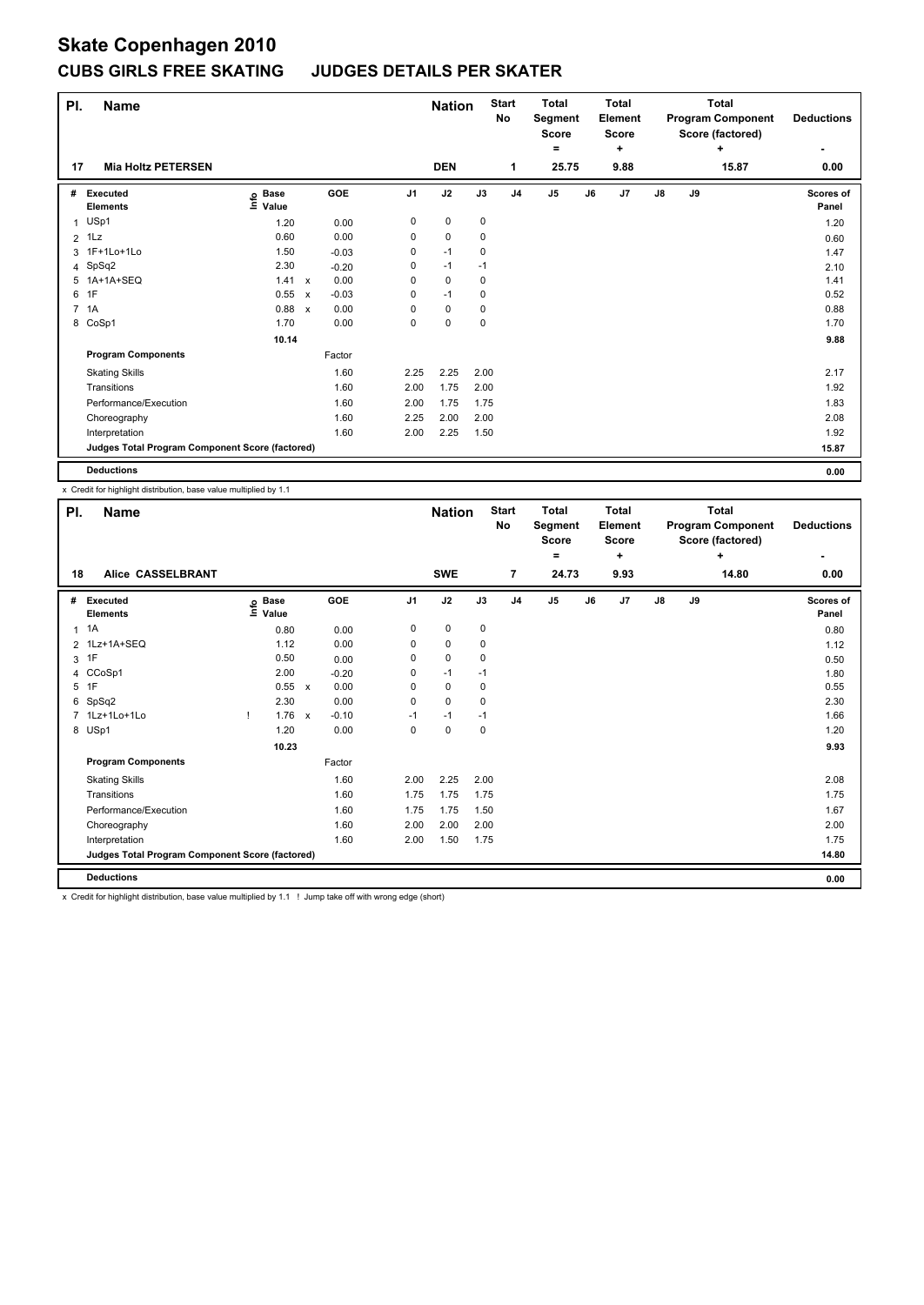### **CUBS GIRLS FREE SKATING JUDGES DETAILS PER SKATER**

| PI.            | Name                                            |                                  |                           |         |                | <b>Nation</b> |      | <b>Start</b><br>No | <b>Total</b><br>Segment<br><b>Score</b> |    | <b>Total</b><br>Element<br><b>Score</b> |               |    | <b>Total</b><br><b>Program Component</b><br>Score (factored) | <b>Deductions</b>  |
|----------------|-------------------------------------------------|----------------------------------|---------------------------|---------|----------------|---------------|------|--------------------|-----------------------------------------|----|-----------------------------------------|---------------|----|--------------------------------------------------------------|--------------------|
|                |                                                 |                                  |                           |         |                |               |      |                    | ٠                                       |    | ÷                                       |               |    | ÷                                                            |                    |
| 19             | Anna ZARING                                     |                                  |                           |         |                | <b>SWE</b>    |      | 11                 | 22.24                                   |    | 9.03                                    |               |    | 13.21                                                        | 0.00               |
| #              | Executed<br><b>Elements</b>                     | <b>Base</b><br>$ln f$ o<br>Value |                           | GOE     | J <sub>1</sub> | J2            | J3   | J <sub>4</sub>     | J <sub>5</sub>                          | J6 | J7                                      | $\mathsf{J}8$ | J9 |                                                              | Scores of<br>Panel |
| 1              | 1S+1Lo+1Lo                                      | 1.40                             |                           | 0.00    | 0              | 0             | 0    |                    |                                         |    |                                         |               |    |                                                              | 1.40               |
| $\overline{2}$ | 1F                                              | 0.50                             |                           | 0.00    | 0              | 0             | 0    |                    |                                         |    |                                         |               |    |                                                              | 0.50               |
| 3              | SpSq1                                           | 1.80                             |                           | $-0.20$ | 0              | $-1$          | $-1$ |                    |                                         |    |                                         |               |    |                                                              | 1.60               |
| 4              | 1A                                              | 0.88                             | $\mathsf{x}$              | $-0.20$ | $-1$           | $-1$          | $-1$ |                    |                                         |    |                                         |               |    |                                                              | 0.68               |
| 5              | USp1                                            | 1.20                             |                           | 0.00    | 0              | $\mathbf 0$   | 0    |                    |                                         |    |                                         |               |    |                                                              | 1.20               |
|                | 6 1F+1Lo                                        | 1.10                             | $\mathsf{x}$              | 0.00    | 0              | $\mathbf 0$   | 0    |                    |                                         |    |                                         |               |    |                                                              | 1.10               |
| $\overline{7}$ | 1Lo                                             | 0.55                             | $\boldsymbol{\mathsf{x}}$ | 0.00    | 0              | 0             | 0    |                    |                                         |    |                                         |               |    |                                                              | 0.55               |
|                | 8 CCoSp1                                        | 2.00                             |                           | 0.00    | 0              | $\mathbf 0$   | 0    |                    |                                         |    |                                         |               |    |                                                              | 2.00               |
|                |                                                 | 9.43                             |                           |         |                |               |      |                    |                                         |    |                                         |               |    |                                                              | 9.03               |
|                | <b>Program Components</b>                       |                                  |                           | Factor  |                |               |      |                    |                                         |    |                                         |               |    |                                                              |                    |
|                | <b>Skating Skills</b>                           |                                  |                           | 1.60    | 2.00           | 1.75          | 2.00 |                    |                                         |    |                                         |               |    |                                                              | 1.92               |
|                | Transitions                                     |                                  |                           | 1.60    | 1.25           | 1.50          | 1.50 |                    |                                         |    |                                         |               |    |                                                              | 1.42               |
|                | Performance/Execution                           |                                  |                           | 1.60    | 1.50           | 1.25          | 1.50 |                    |                                         |    |                                         |               |    |                                                              | 1.42               |
|                | Choreography                                    |                                  |                           | 1.60    | 1.75           | 1.75          | 2.00 |                    |                                         |    |                                         |               |    |                                                              | 1.83               |
|                | Interpretation                                  |                                  |                           | 1.60    | 1.75           | 1.50          | 1.75 |                    |                                         |    |                                         |               |    |                                                              | 1.67               |
|                | Judges Total Program Component Score (factored) |                                  |                           |         |                |               |      |                    |                                         |    |                                         |               |    |                                                              | 13.21              |
|                | <b>Deductions</b>                               |                                  |                           |         |                |               |      |                    |                                         |    |                                         |               |    |                                                              | 0.00               |

x Credit for highlight distribution, base value multiplied by 1.1

| PI. | <b>Name</b>                                                                                                                                                                                                                    |      |                      |         |                | <b>Nation</b> |      | <b>Start</b><br>No | <b>Total</b><br>Segment<br><b>Score</b> |    | <b>Total</b><br>Element<br><b>Score</b> |               |    | <b>Total</b><br><b>Program Component</b><br>Score (factored) | <b>Deductions</b>  |
|-----|--------------------------------------------------------------------------------------------------------------------------------------------------------------------------------------------------------------------------------|------|----------------------|---------|----------------|---------------|------|--------------------|-----------------------------------------|----|-----------------------------------------|---------------|----|--------------------------------------------------------------|--------------------|
| 20  | <b>Sara Borch NIELSEN</b>                                                                                                                                                                                                      |      |                      |         |                | <b>DEN</b>    |      | 17                 | $=$<br>22.02                            |    | ٠<br>8.15                               |               |    | ٠<br>13.87                                                   | ٠<br>0.00          |
|     |                                                                                                                                                                                                                                |      |                      |         |                |               |      |                    |                                         |    |                                         |               |    |                                                              |                    |
| #   | Executed<br><b>Elements</b>                                                                                                                                                                                                    | ١nf٥ | <b>Base</b><br>Value | GOE     | J <sub>1</sub> | J2            | J3   | J <sub>4</sub>     | J <sub>5</sub>                          | J6 | J7                                      | $\mathsf{J}8$ | J9 |                                                              | Scores of<br>Panel |
|     | $1$ $1$ Lz                                                                                                                                                                                                                     | e    | 0.60                 | $-0.20$ | $-2$           | $-2$          | $-2$ |                    |                                         |    |                                         |               |    |                                                              | 0.40               |
|     | 2 1A+1A+SEQ                                                                                                                                                                                                                    |      | 1.28                 | $-0.20$ | $-1$           | $-1$          | $-1$ |                    |                                         |    |                                         |               |    |                                                              | 1.08               |
|     | 3 USp1                                                                                                                                                                                                                         |      | 1.20                 | $-0.60$ | $-2$           | $-2$          | $-2$ |                    |                                         |    |                                         |               |    |                                                              | 0.60               |
|     | 4 1F                                                                                                                                                                                                                           |      | 0.55 x               | 0.00    | 0              | $\mathbf 0$   | 0    |                    |                                         |    |                                         |               |    |                                                              | 0.55               |
| 5   | 1A                                                                                                                                                                                                                             |      | 0.88 x               | 0.00    | 0              | 0             | 0    |                    |                                         |    |                                         |               |    |                                                              | 0.88               |
| 6   | SpSq1                                                                                                                                                                                                                          |      | 1.80                 | $-0.10$ | 0              | $\mathbf 0$   | $-1$ |                    |                                         |    |                                         |               |    |                                                              | 1.70               |
|     | 7 1F+1T+1Lo                                                                                                                                                                                                                    |      | 1.54 x               | 0.00    | 0              | $\mathbf 0$   | 0    |                    |                                         |    |                                         |               |    |                                                              | 1.54               |
|     | 8 CoSp1                                                                                                                                                                                                                        |      | 1.70                 | $-0.30$ | $-1$           | $-1$          | $-1$ |                    |                                         |    |                                         |               |    |                                                              | 1.40               |
|     |                                                                                                                                                                                                                                |      | 9.55                 |         |                |               |      |                    |                                         |    |                                         |               |    |                                                              | 8.15               |
|     | <b>Program Components</b>                                                                                                                                                                                                      |      |                      | Factor  |                |               |      |                    |                                         |    |                                         |               |    |                                                              |                    |
|     | <b>Skating Skills</b>                                                                                                                                                                                                          |      |                      | 1.60    | 1.75           | 1.75          | 1.75 |                    |                                         |    |                                         |               |    |                                                              | 1.75               |
|     | Transitions                                                                                                                                                                                                                    |      |                      | 1.60    | 1.50           | 1.75          | 2.00 |                    |                                         |    |                                         |               |    |                                                              | 1.75               |
|     | Performance/Execution                                                                                                                                                                                                          |      |                      | 1.60    | 1.50           | 1.50          | 1.50 |                    |                                         |    |                                         |               |    |                                                              | 1.50               |
|     | Choreography                                                                                                                                                                                                                   |      |                      | 1.60    | 2.00           | 2.00          | 2.00 |                    |                                         |    |                                         |               |    |                                                              | 2.00               |
|     | Interpretation                                                                                                                                                                                                                 |      |                      | 1.60    | 1.75           | 1.75          | 1.50 |                    |                                         |    |                                         |               |    |                                                              | 1.67               |
|     | Judges Total Program Component Score (factored)                                                                                                                                                                                |      |                      |         |                |               |      |                    |                                         |    |                                         |               |    |                                                              | 13.87              |
|     | <b>Deductions</b>                                                                                                                                                                                                              |      |                      |         |                |               |      |                    |                                         |    |                                         |               |    |                                                              | 0.00               |
|     | And the first problems distribution of the contract constitution and account to the second company of the second and the second second and the second second second and the second second second second second second second s |      |                      |         |                |               |      |                    |                                         |    |                                         |               |    |                                                              |                    |

x Credit for highlight distribution, base value multiplied by 1.1 e Jump take off with wrong edge (long)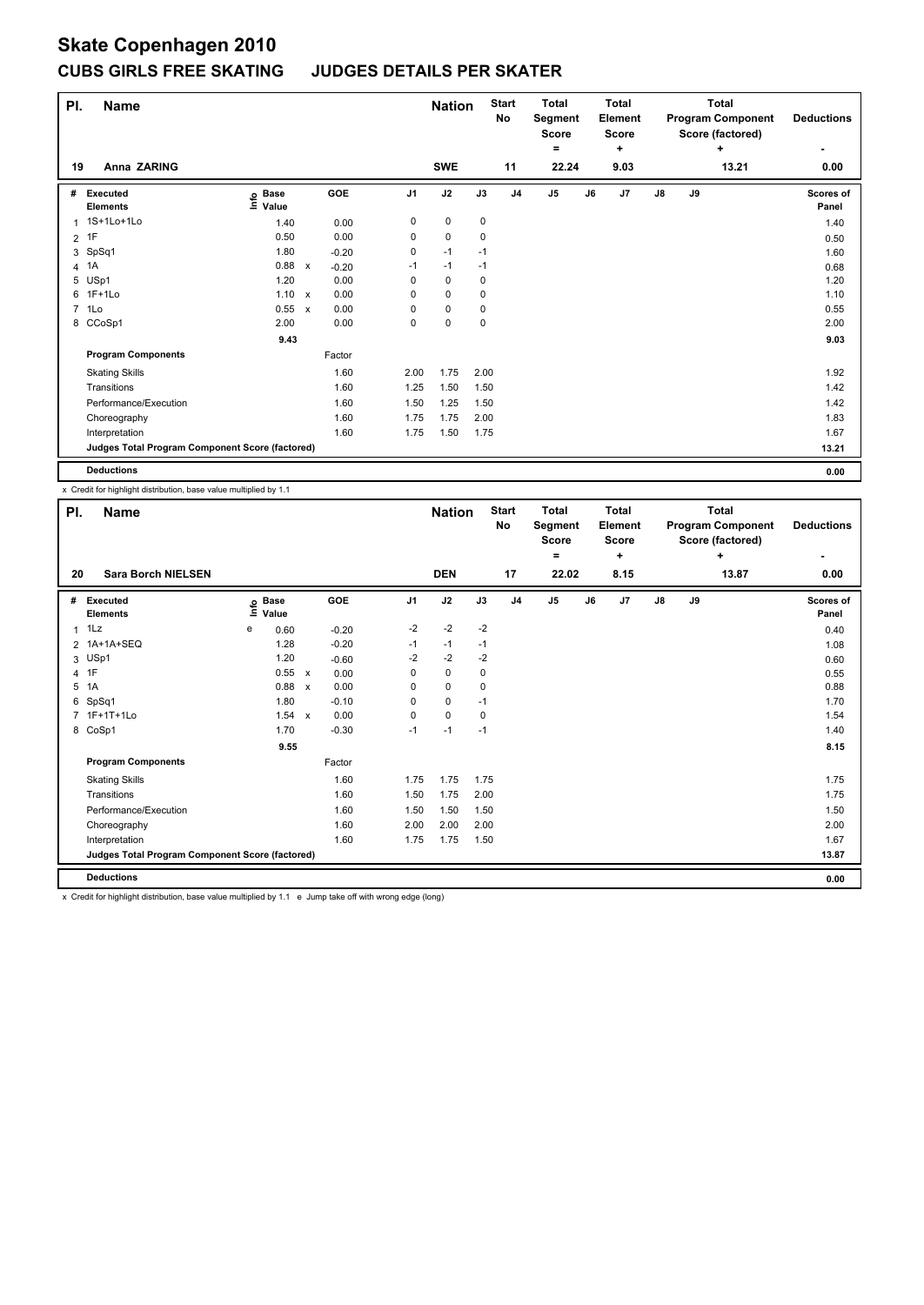### **CUBS GIRLS FREE SKATING JUDGES DETAILS PER SKATER**

| PI.            | Name                                            |                                  |                           |         |                | <b>Nation</b> |           | <b>Start</b><br><b>No</b> | <b>Total</b><br>Segment<br>Score<br>Ξ. |    | <b>Total</b><br>Element<br><b>Score</b> |               |    | <b>Total</b><br><b>Program Component</b><br>Score (factored)<br>÷ | <b>Deductions</b>  |
|----------------|-------------------------------------------------|----------------------------------|---------------------------|---------|----------------|---------------|-----------|---------------------------|----------------------------------------|----|-----------------------------------------|---------------|----|-------------------------------------------------------------------|--------------------|
| 21             | <b>Oline Palm LARSEN</b>                        |                                  |                           |         |                | <b>DEN</b>    |           | 20                        | 19.97                                  |    | ٠<br>7.24                               |               |    | 13.73                                                             | 1.00               |
| #              | Executed<br><b>Elements</b>                     | <b>Base</b><br>$ln f$ o<br>Value |                           | GOE     | J <sub>1</sub> | J2            | J3        | J <sub>4</sub>            | J <sub>5</sub>                         | J6 | J <sub>7</sub>                          | $\mathsf{J}8$ | J9 |                                                                   | Scores of<br>Panel |
| $\mathbf{1}$   | 1S                                              | 0.40                             |                           | 0.00    | 0              | 0             | $\pmb{0}$ |                           |                                        |    |                                         |               |    |                                                                   | 0.40               |
| $\overline{2}$ | 1Lz                                             | 0.60                             |                           | $-0.03$ | 0              | 0             | $-1$      |                           |                                        |    |                                         |               |    |                                                                   | 0.57               |
|                | 3 1F+1Lo+1Lo                                    | 1.50                             |                           | $-0.03$ | 0              | $-1$          | 0         |                           |                                        |    |                                         |               |    |                                                                   | 1.47               |
|                | 4 USp1                                          | 1.20                             |                           | $-0.30$ | -1             | $-1$          | $-1$      |                           |                                        |    |                                         |               |    |                                                                   | 0.90               |
| 5              | 1Lo                                             | 0.55                             | $\mathsf{x}$              | 0.00    | 0              | $\mathbf 0$   | 0         |                           |                                        |    |                                         |               |    |                                                                   | 0.55               |
| 6              | CoSp1                                           | 1.70                             |                           | $-1.00$ | $-3$           | $-3$          | $-3$      |                           |                                        |    |                                         |               |    |                                                                   | 0.70               |
| $\overline{7}$ | SISt1                                           | 1.80                             |                           | 0.00    | 0              | $\mathbf 0$   | 0         |                           |                                        |    |                                         |               |    |                                                                   | 1.80               |
|                | 8 1T+1T                                         | 0.88                             | $\boldsymbol{\mathsf{x}}$ | $-0.03$ | 0              | $-1$          | 0         |                           |                                        |    |                                         |               |    |                                                                   | 0.85               |
|                |                                                 | 8.63                             |                           |         |                |               |           |                           |                                        |    |                                         |               |    |                                                                   | 7.24               |
|                | <b>Program Components</b>                       |                                  |                           | Factor  |                |               |           |                           |                                        |    |                                         |               |    |                                                                   |                    |
|                | <b>Skating Skills</b>                           |                                  |                           | 1.60    | 2.25           | 1.50          | 1.75      |                           |                                        |    |                                         |               |    |                                                                   | 1.83               |
|                | Transitions                                     |                                  |                           | 1.60    | 2.00           | 1.50          | 2.00      |                           |                                        |    |                                         |               |    |                                                                   | 1.83               |
|                | Performance/Execution                           |                                  |                           | 1.60    | 1.75           | 1.25          | 1.50      |                           |                                        |    |                                         |               |    |                                                                   | 1.50               |
|                | Choreography                                    |                                  |                           | 1.60    | 1.75           | 1.75          | 1.75      |                           |                                        |    |                                         |               |    |                                                                   | 1.75               |
|                | Interpretation                                  |                                  |                           | 1.60    | 1.75           | 1.75          | 1.50      |                           |                                        |    |                                         |               |    |                                                                   | 1.67               |
|                | Judges Total Program Component Score (factored) |                                  |                           |         |                |               |           |                           |                                        |    |                                         |               |    |                                                                   | 13.73              |
|                | <b>Deductions</b>                               |                                  | Falls:                    | $-1.00$ |                |               |           |                           |                                        |    |                                         |               |    |                                                                   | $-1.00$            |

x Credit for highlight distribution, base value multiplied by 1.1

| PI.          | <b>Name</b>                                                                                                                     |         |             |              |         |                | <b>Nation</b> |      | <b>Start</b><br>No | <b>Total</b><br><b>Segment</b><br><b>Score</b><br>$=$ |    | Total<br>Element<br><b>Score</b><br>÷ |    |    | <b>Total</b><br><b>Program Component</b><br>Score (factored)<br>÷ | <b>Deductions</b> |
|--------------|---------------------------------------------------------------------------------------------------------------------------------|---------|-------------|--------------|---------|----------------|---------------|------|--------------------|-------------------------------------------------------|----|---------------------------------------|----|----|-------------------------------------------------------------------|-------------------|
| 22           | <b>Sofie KORSGAARD</b>                                                                                                          |         |             |              |         |                | <b>DEN</b>    |      | 24                 | 18.96                                                 |    | 6.96                                  |    |    | 12.00                                                             | ٠<br>0.00         |
| #            | Executed                                                                                                                        |         | <b>Base</b> |              | GOE     | J <sub>1</sub> | J2            | J3   | J <sub>4</sub>     | J <sub>5</sub>                                        | J6 | J <sub>7</sub>                        | J8 | J9 |                                                                   | Scores of         |
|              | <b>Elements</b>                                                                                                                 | ١nf٥    | Value       |              |         |                |               |      |                    |                                                       |    |                                       |    |    |                                                                   | Panel             |
| $\mathbf{1}$ | 1Lo                                                                                                                             |         | 0.50        |              | 0.00    | 0              | 0             | 0    |                    |                                                       |    |                                       |    |    |                                                                   | 0.50              |
|              | 2 1F+1T+1Lo                                                                                                                     |         | 1.40        |              | $-0.07$ | 0              | $-1$          | $-1$ |                    |                                                       |    |                                       |    |    |                                                                   | 1.33              |
| 3            | CoSp1                                                                                                                           |         | 1.70        |              | $-0.20$ | 0              | $-1$          | $-1$ |                    |                                                       |    |                                       |    |    |                                                                   | 1.50              |
| 4            | $1S+1L0$                                                                                                                        |         | 0.90        |              | 0.00    | $\Omega$       | 0             | 0    |                    |                                                       |    |                                       |    |    |                                                                   | 0.90              |
|              | 5 SpSq2                                                                                                                         |         | 2.30        |              | $-0.10$ | $\Omega$       | 0             | $-1$ |                    |                                                       |    |                                       |    |    |                                                                   | 2.20              |
|              | 6 1Lz                                                                                                                           |         | 0.66        | $\mathbf{x}$ | $-0.13$ | $-1$           | $-2$          | $-1$ |                    |                                                       |    |                                       |    |    |                                                                   | 0.53              |
|              | 7 1F*+1Lo*                                                                                                                      | $\star$ | 0.00        |              | 0.00    |                |               |      |                    |                                                       |    |                                       |    |    |                                                                   | 0.00              |
|              | 8 USp                                                                                                                           |         | 0.00        |              | 0.00    |                |               |      |                    |                                                       |    |                                       |    |    |                                                                   | 0.00              |
|              |                                                                                                                                 |         | 7.46        |              |         |                |               |      |                    |                                                       |    |                                       |    |    |                                                                   | 6.96              |
|              | <b>Program Components</b>                                                                                                       |         |             |              | Factor  |                |               |      |                    |                                                       |    |                                       |    |    |                                                                   |                   |
|              | <b>Skating Skills</b>                                                                                                           |         |             |              | 1.60    | 1.75           | 1.50          | 1.50 |                    |                                                       |    |                                       |    |    |                                                                   | 1.58              |
|              | Transitions                                                                                                                     |         |             |              | 1.60    | 1.50           | 1.25          | 1.50 |                    |                                                       |    |                                       |    |    |                                                                   | 1.42              |
|              | Performance/Execution                                                                                                           |         |             |              | 1.60    | 1.75           | 1.25          | 1.75 |                    |                                                       |    |                                       |    |    |                                                                   | 1.58              |
|              | Choreography                                                                                                                    |         |             |              | 1.60    | 1.50           | 1.50          | 1.50 |                    |                                                       |    |                                       |    |    |                                                                   | 1.50              |
|              | Interpretation                                                                                                                  |         |             |              | 1.60    | 1.50           | 1.25          | 1.50 |                    |                                                       |    |                                       |    |    |                                                                   | 1.42              |
|              | Judges Total Program Component Score (factored)                                                                                 |         |             |              |         |                |               |      |                    |                                                       |    |                                       |    |    |                                                                   | 12.00             |
|              | <b>Deductions</b>                                                                                                               |         |             |              |         |                |               |      |                    |                                                       |    |                                       |    |    |                                                                   | 0.00              |
|              | * Involid olement w Credit for bigblight dietribution, base value multiplied by 1,1, 1, 1 Jump take off with wrong adge (chart) |         |             |              |         |                |               |      |                    |                                                       |    |                                       |    |    |                                                                   |                   |

Invalid element x Credit for highlight distribution, base value multiplied by 1.1 ! Jump take off with wrong edge (short)